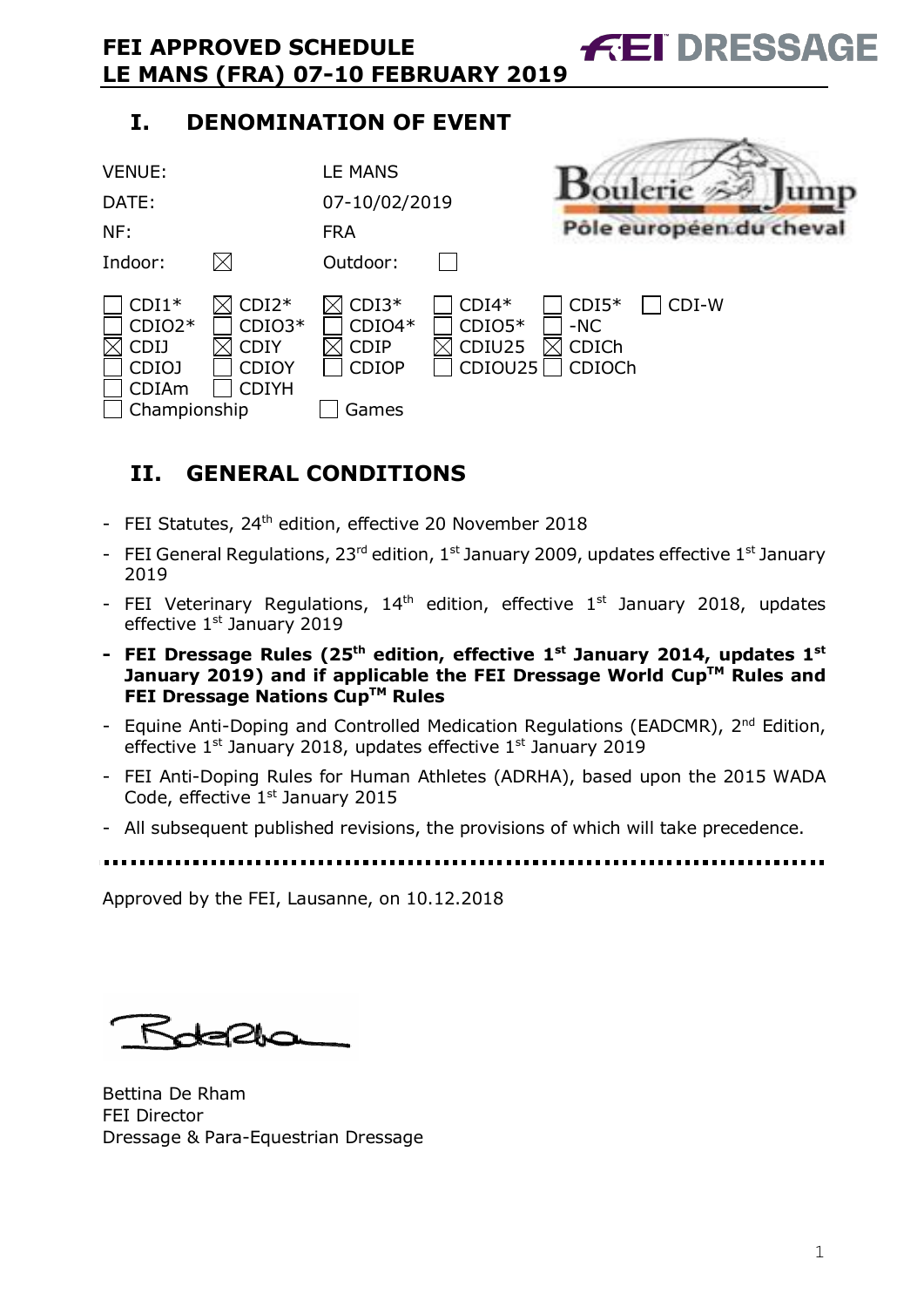| II.                                                                             |                                                                                                                            |
|---------------------------------------------------------------------------------|----------------------------------------------------------------------------------------------------------------------------|
|                                                                                 | III. THE FEI CODE OF CONDUCT FOR THE WELFARE OF THE HORSE 4                                                                |
| 1.<br>2.<br>3.                                                                  |                                                                                                                            |
| V.                                                                              |                                                                                                                            |
|                                                                                 |                                                                                                                            |
| 1 <sub>1</sub><br>4.                                                            | 2.<br>ADDITIONAL FEES/CHARGES BY ORGANISING COMMITTEE: 10<br>3.<br>DEGREE OF DIFFICULTY - FLOORPLAN GRAND PRIX FREESTYLE10 |
|                                                                                 |                                                                                                                            |
|                                                                                 |                                                                                                                            |
|                                                                                 |                                                                                                                            |
| 2.                                                                              |                                                                                                                            |
| XI.<br>1.                                                                       | LOGISTICAL/ADMINISTRATIVE/TECHNICAL INFORMATION . 24                                                                       |
| 2.<br>3.<br>4.<br>5.<br>6.<br>7.<br>8.<br>9.<br>10.<br>11.<br>12.<br>13.<br>14. | LOCAL TRANSPORTATION - ARRANGEMENTS FROM HOTEL TO<br>ENTRY RIGHT TO SHOWGROUNDS/ACCREDITED PERSONS26                       |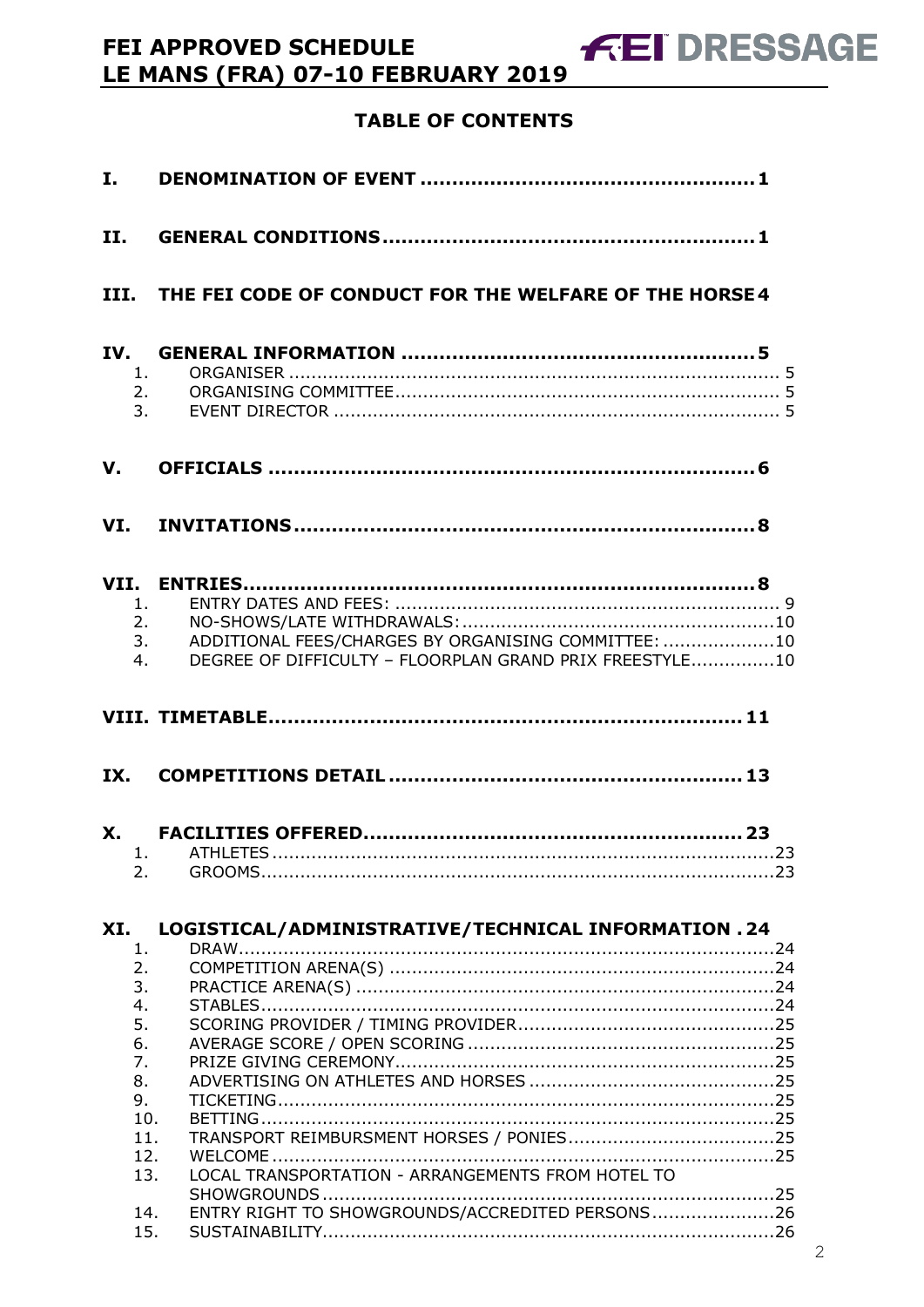| 2.             |                                                        |  |
|----------------|--------------------------------------------------------|--|
| 3.             |                                                        |  |
| 4.             |                                                        |  |
| 5.             |                                                        |  |
| 6.             |                                                        |  |
| 7 <sub>1</sub> | VENUE ARRIVAL INFORMATION & FITNESS TO COMPETE 27      |  |
| 8.             | EQUINE ANTI-DOPING AND CONTROLLED MEDICATION PROGRAMME |  |
|                |                                                        |  |

**FEI DRESSAGE** 

| 4. |                                                |  |
|----|------------------------------------------------|--|
|    | 5. ADDITIONAL INFORMATION FROM THE ORGANISER31 |  |
|    |                                                |  |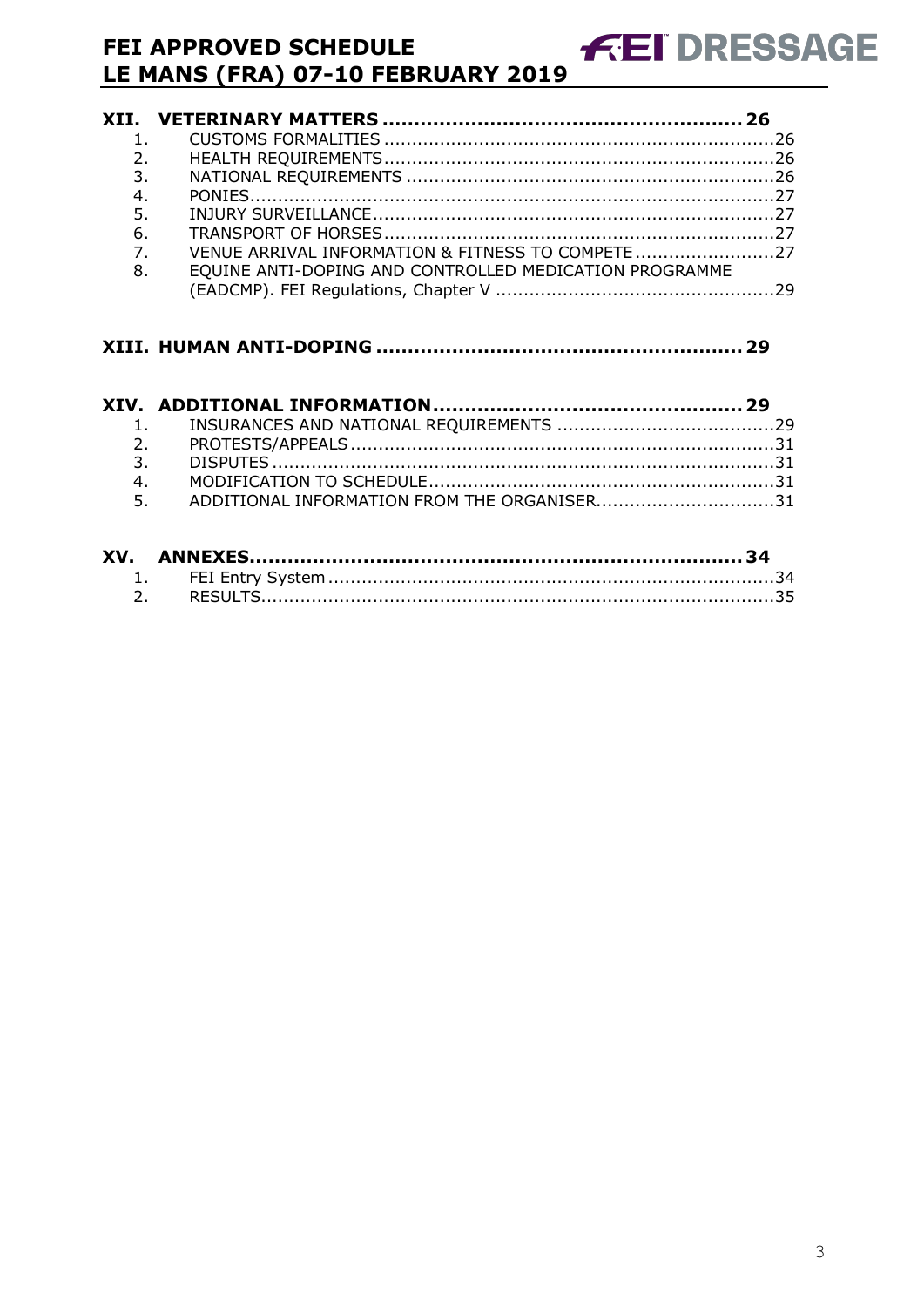# **III. THE FEI CODE OF CONDUCT FOR THE WELFARE OF THE HORSE**

The Fédération Equestre Internationale (FEI) expects all those involved in international equestrian sport to adhere to the FEI's Code of Conduct and to acknowledge and accept that at all times the welfare of the horse must be paramount and must never be subordinated to competitive or commercial influences.

- 1. At all stages during the preparation and training of competition horses, welfare must take precedence over all other demands. This includes good horse management, training methods, farriery and tack, and transportation.
- 2. Horses and athletes must be fit, competent and in good health before they are allowed to compete. This encompasses medication use, surgical procedures that threaten welfare or safety, pregnancy in mares and the misuse of aids.
- 3. Events must not prejudice horse welfare. This involves paying careful attention to the competition areas, ground surfaces, weather conditions, stabling, site safety and fitness of the horse for onward travel after the event.
- 4. Every effort must be made to ensure that horses receive proper attention after they have competed and that they are treated humanely when their competition careers are over. This covers proper veterinary care, competition injuries, euthanasia and retirement.
- 5. The FEI urges all involved with the sport to attain the highest levels of education in their areas of expertise.

A full copy of this Code can be obtained from the Fédération Equestre Internationale, Chemin de la Joliette 8, CH-1006 Lausanne, Switzerland. Telephone: +41 21 310 47 47. The Code is available in English. The Code is also available on the FEI's website: http://inside.fei.org/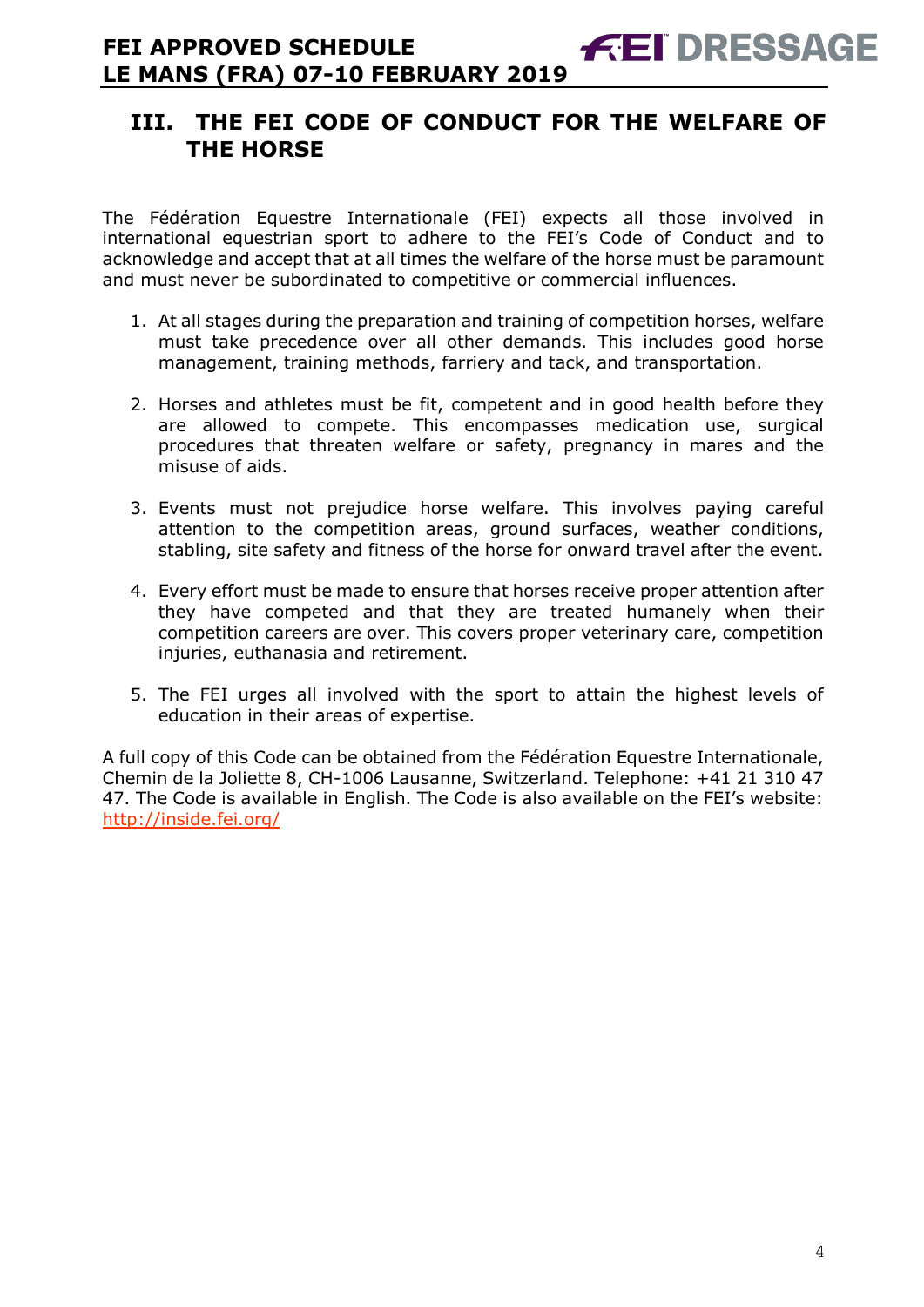# **IV. GENERAL INFORMATION**

## **1.ORGANISER**

| Name:      | ASSOCIATION DES BOULERIES               |
|------------|-----------------------------------------|
| Address:   | ROUTE DE FEUMUSSON, 72530 YVRE L'EVEQUE |
| Telephone: | +33 243 896 693                         |
| Email:     | p.rossi@pec-lemans.com                  |
| Website:   | pole-europeen-du-cheval.com/            |

#### Contact Details Show Ground:

| Address:                | LES BOULERIES, Rte de Feumusson, 72530 Yvré L'Evêque |
|-------------------------|------------------------------------------------------|
| Telephone:              | +33 243 896 693                                      |
| <b>GPS Coordinates:</b> | Lat: 48.042900, Long: 0.2953755                      |

Accessibility details (directions by road, nearest airport / train station):

- On Highway A28, Take exit 23 (blois / Orléans / Le Mans Centre)
- Then follow direction Yvre l'Eveque and Road Sign "BOULERIE JUMP"
- Closest train station: LE MANS
- Detail map on: http://pole-europeen-du-cheval.com/csi/

## **2.ORGANISING COMMITTEE**

President of the event: Philippe Rossi, p.rossi@pec-lemans.com

| Show Secretary: | Marie H Robin, csimarieh@gmail.com |
|-----------------|------------------------------------|
| Press Officer:  | Sebastien Proust                   |

## **3.EVENT DIRECTOR**

| Name:      | Philippe Rossi                        |
|------------|---------------------------------------|
| Address:   | Rte de Feumusson, 72530 Yvré L'Evêque |
| Telephone: | +33 243 896 693                       |
| Email:     | p.rossi@pec-lemans.com                |

**AET DRESSAGE**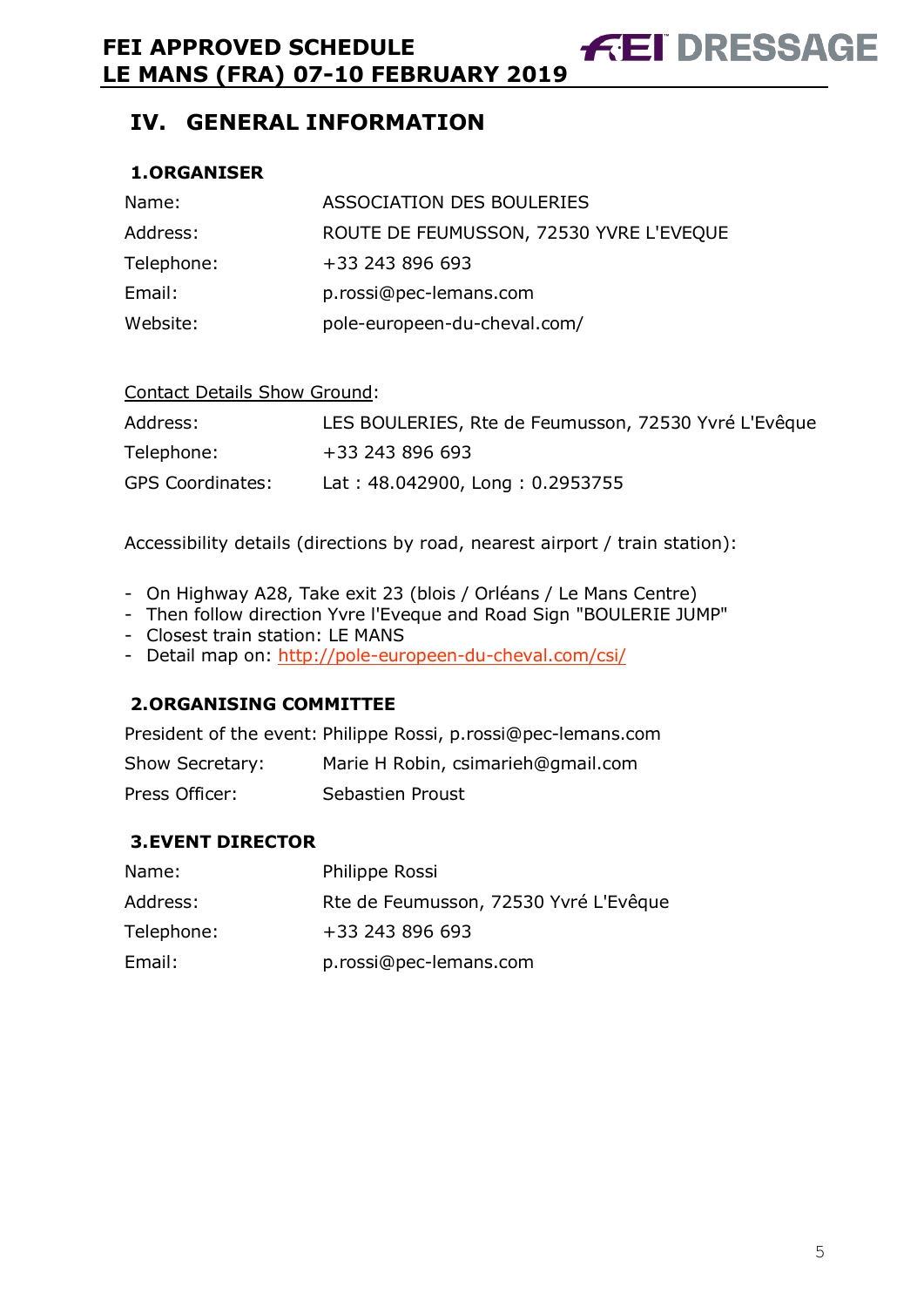# **FEI DRESSAGE**

# **V. OFFICIALS**

| Ref.           | <b>Panel</b>                  | <b>Function</b>                    | <b>FEI ID</b> | <b>Name</b>                      | <b>NF</b>  | Level           | <b>Contact Email</b>            |
|----------------|-------------------------------|------------------------------------|---------------|----------------------------------|------------|-----------------|---------------------------------|
| 1              | Ground Jury                   | Ground Jury President              | 10051972      | Raphaël Saleh                    | <b>FRA</b> | $5*$            | saleh.raphael@orange.fr         |
|                |                               | Ground Jury Member                 | 10048827      | Peter Holler                     | <b>GER</b> | $5*$            | red.holler@t-online.de          |
|                |                               | Ground Jury Member                 | 10049296      | Mariette Sanders-van Gansewinkel | <b>NED</b> | $5*$            | mariette@sangan.demon.nl        |
|                |                               | Ground Jury Member                 | 10052580      | Carlos Lopes                     | <b>POR</b> | $4*$            | carlos@carloslucaslopes.com     |
|                |                               | Ground Jury Member                 | 10154399      | Hans Voser                       | <b>SUI</b> | $3*$            | voserh@bluewin.ch               |
|                |                               | Ground Jury Member                 | 10051971      | Anne Prain                       | <b>FRA</b> | $4*$            | nanouprain@gmail.com            |
|                |                               | Ground Jury Member                 | 10100829      | Lionel Du Tranoy                 | <b>FRA</b> | $3*$            | lionel.dutranoy@wanadoo.fr      |
|                |                               | Ground Jury Member                 | 10162563      | Sandrine Trimborn                | <b>FRA</b> | $3*$            | Bodo.gregory@wanadoo.fr         |
|                |                               | Ground Jury Member                 | 10135578      | Anna Elisseva                    | <b>RUS</b> | $3*$            | Anyu.mail@list.ru               |
|                |                               | Foreign Judge                      | 10050641      | Susanne Baarup                   | <b>DEN</b> | $\overline{5*}$ | sbc@rideforbund.dk              |
| $\overline{2}$ | Foreign Technical<br>Delegate | Foreign Technical Delegate         |               |                                  |            |                 |                                 |
| 3              | Appeal Committee              | Appeal Committee President         |               |                                  |            |                 |                                 |
|                |                               | Appeal Committee Member            |               |                                  |            |                 |                                 |
|                |                               | Appeal Committee Member            |               |                                  |            |                 |                                 |
| 4              | Chief Steward                 | Chief Steward                      | 10049252      | Michel Longis                    | <b>FRA</b> | $\overline{2}$  | Michel.longis@orange.fr         |
| 5              | <b>Assistant Stewards</b>     | <b>Assistant Steward</b>           | 10145906      | Francois de Badereau             | <b>FRA</b> | $\mathbf{1}$    | contact@debadereau.fr           |
|                |                               | <b>Assistant Steward</b>           | 10089616      | <b>Isabelle Vivancos</b>         | <b>FRA</b> | $\overline{2}$  | i.vivancos@orange.fr            |
|                |                               | <b>Assistant Steward</b>           | 10119506      | Jean-Paul Bonetat                | <b>FRA</b> | $\mathbf{1}$    | jpbonetat@free.fr               |
|                |                               | <b>Assistant Steward</b>           | 10053108      | Jean-Louis Valkenborgh           | <b>BEL</b> | $\overline{2}$  | jeanlouis.valkenborgh@skynet.be |
|                |                               | <b>Assistant Steward</b>           | 10104874      | Olivier Chollet                  | <b>FRA</b> | $\mathbf{1}$    | olivierchollet@hotmail.fr       |
| 6              | FEI Veterinary Delegate       | Veterinary Delegate                | 10049731      | <b>Franck Messialle</b>          | <b>FRA</b> |                 | messialle.franck@wanadoo.fr     |
|                |                               | Assistant Veterinary Delegate      |               |                                  |            |                 |                                 |
|                | FEI Veterinary<br>Commission  | Veterinary Commission<br>President |               |                                  |            |                 |                                 |
|                |                               | Foreign Veterinary Delegate        |               |                                  |            |                 |                                 |
|                |                               | Veterinary Commission<br>Member    |               |                                  |            |                 |                                 |
| $\overline{z}$ |                               | Veterinary Services Manager        | 10046943      | Valerie Simon                    | <b>FRA</b> |                 | Val.simon@hotmail.com           |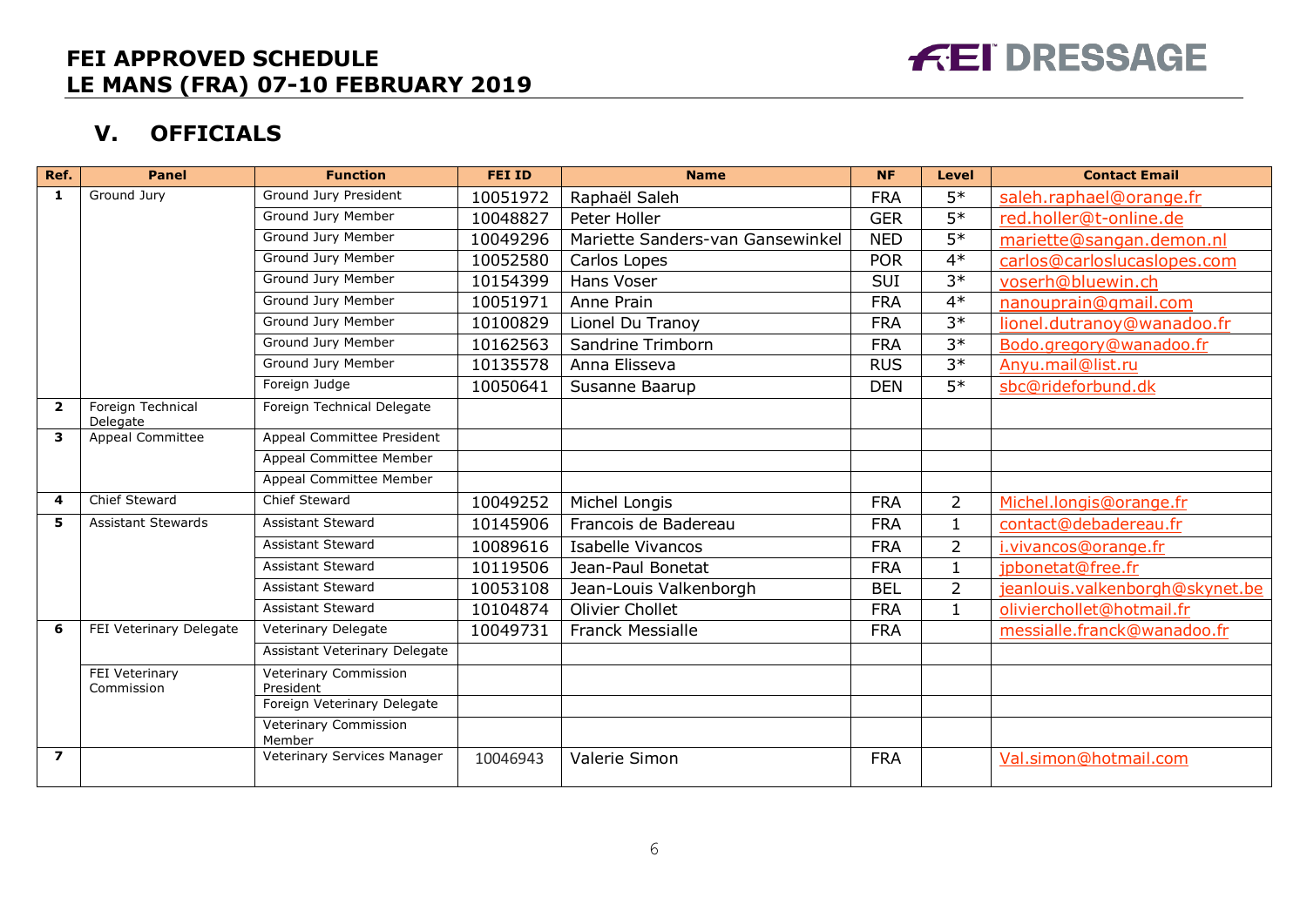#### **FEI DRESSAGE FEI APPROVED SCHEDULE LE MANS (FRA) 07-10 FEBRUARY 2019**

|          | <b>Veterinary Services</b><br>Manager / Treating<br>Veterinarian | Permitted Treating<br>Veterinarian | 10046943 | Valerie Simon  | <b>FRA</b> | Val.simon@hotmail.com |
|----------|------------------------------------------------------------------|------------------------------------|----------|----------------|------------|-----------------------|
|          | Doctor/Medical Service                                           | Doctor/Medical Service             |          | Pole santé sud |            | +33 243 896 693       |
| <u>n</u> | Farrier                                                          | Farrier                            |          | . Rousseau     |            | +33 243 896 693       |
| 10       | NF Delegate                                                      | NF Delegate (if applicable)        |          |                |            |                       |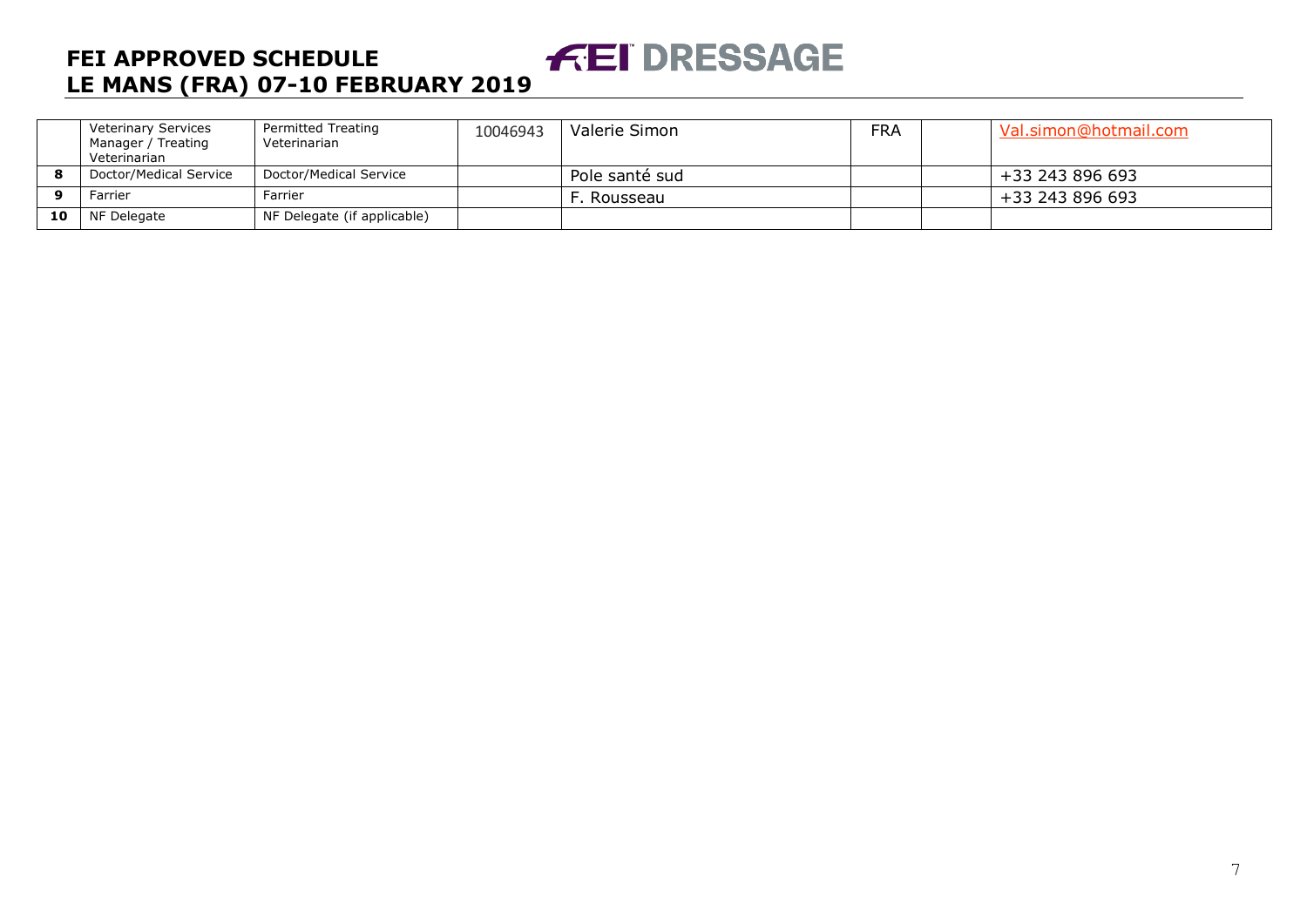# **VI. INVITATIONS**

| Number of NFs invited:                                            | 12                      |                          |  |  |  |
|-------------------------------------------------------------------|-------------------------|--------------------------|--|--|--|
| State which NFs are invited:<br>POR, POL, DEN, AUT, FRA, NED, GER |                         | GBR, BEL, ESP, ITA, SUI, |  |  |  |
| <b>Reserve NFs:</b>                                               |                         | <b>UPON REQUEST</b>      |  |  |  |
| Total Number of athletes:                                         | CDI3*: 30               |                          |  |  |  |
|                                                                   |                         | CDI2*: 20 (small tour)   |  |  |  |
|                                                                   | CDI2*: 10 (medium tour) |                          |  |  |  |
|                                                                   |                         | CDIU25: 10               |  |  |  |
|                                                                   | <b>CDIY: 20</b>         |                          |  |  |  |
|                                                                   | CDIJ: 15                |                          |  |  |  |
|                                                                   | CDICh: 10               |                          |  |  |  |
|                                                                   | <b>CDIP: 30</b>         |                          |  |  |  |
| Number of home athletes:                                          | $CDI3*:8$               |                          |  |  |  |
|                                                                   |                         | $CDI2^*: 6$ (small tour) |  |  |  |
|                                                                   | CDI2*: 6 (medium tour)  |                          |  |  |  |
|                                                                   | <b>CDIU25: 4</b>        |                          |  |  |  |
|                                                                   | OTHER: 6                |                          |  |  |  |
| Number of athletes per NF:                                        | 2                       |                          |  |  |  |
| Number of horses per athlete:                                     |                         | CDI3*: 1 / OTHER: 2      |  |  |  |
| Attalatas sus fundical localise Organizaci through the dulli NF   |                         |                          |  |  |  |

Athletes are invited by the Organiser through their NF.

One (1) groom per athlete.

-The OC reserves the right to invite athletes (through their respective NF) in the limit of available entries and to limit the entries in order to judge 40 horses per day and per judge

-The OC reserves the right to increase or reduce the number of riders by NF and / or horses by rider (max. 2) in the case where nominative entries would be deficient or too numerous or according to the definitive entries. Any such changes will be immediately notified to all competitors, officials, NFs and FEI.

# **VII. ENTRIES**

- You must use the FEI Entry System for all categories of this Event: https://entry.fei.org
- You will find additional documentation on: https://inside.fei.org/fei/your-role/nfs/entry-system-dressage
- All Athletes and Horses participating in any International Competition must be

**FEI DRESSAGE**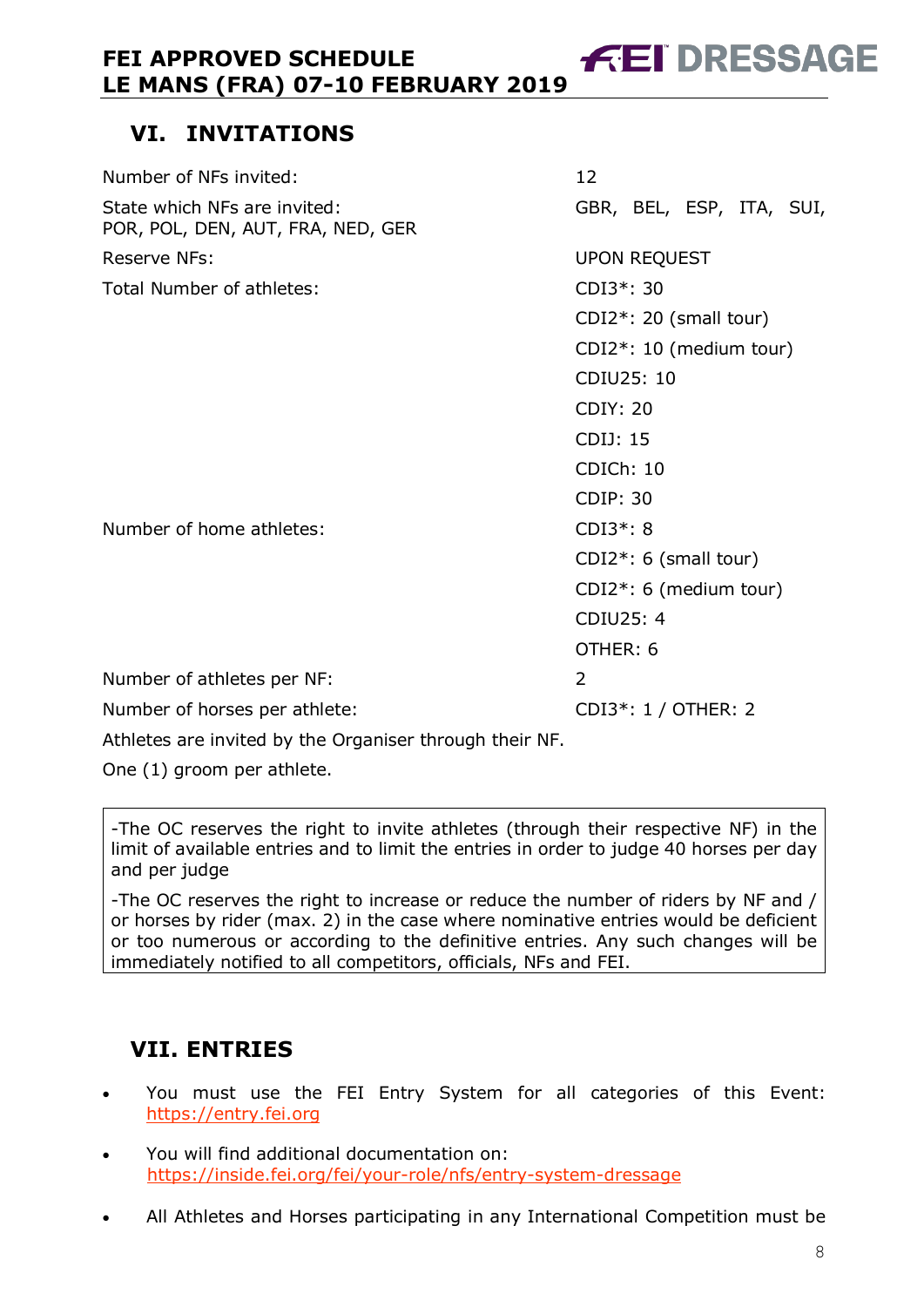registered with the FEI.

• Athletes and/or Horses present at the Event without having been entered through the FEI's Online Entry System will automatically be disqualified unless compelling circumstances warrant otherwise.

**FEI DRESSAGE** 

If you need more information, please contact Marie H: csimarieh@gmail.com

## **1.ENTRY DATES AND FEES:**

#### **Deadlines for entries**

Definite Entries: 29 / 01 / 2019 Last date for substitutions: 07 / 02 / 2019 (at the latest two hours prior to the horse inspection).

Entries have to be in accordance with art 423 of the Dressage Rules and art 116 of the General Regulations.

| <b>Entry fee per horse:</b>                                                   |      | FEE VAT 5,5% | <b>VAT</b> |
|-------------------------------------------------------------------------------|------|--------------|------------|
| $CDI3*BT:$                                                                    |      | 490€ 25,74€  | 515,74€    |
| $CDI2*MT$ :                                                                   |      | 420€ 22,22€  | 442,22€    |
| $CDI2*ST:$                                                                    |      | 450€ 23,87€  | 473,87€    |
| CDIU25:                                                                       |      | 420€ 22,22€  | 442,22€    |
| CDIY:                                                                         |      | 420€ 22,22€  | 442,22€    |
| CDIJ:                                                                         |      | 390€ 20,57€  | 410,57€    |
| CDICh:                                                                        |      | 350€ 18,37€  | 368,37€    |
| CDIP:                                                                         |      | 350€ 18,37€  | 368,37€    |
| Stabling fee per horse (if any): INCLUDED from Thursday 7th until Monday 11th |      |              |            |
| Starting fee per horse (if any): -                                            |      |              |            |
| VAT:                                                                          | 5,5% |              |            |

| Total fee per horse: | see above |
|----------------------|-----------|
|                      |           |

Entry fees: Balance will be made between entry fees and prize money after the last class of each CDI. Prize Money will be paid to riders only by cash (under 1 000€ and if possible) or by bank transfer around 10 days maximum after the show - a bank account number to SEPA standards must be delivered to the show office the day of your registration.

For the CDI without prize money, the entry fees can be paid during the show.

Entry fees can't be paid by bank transfer during the show.

Entry fees will be calculate by athlete (neither per horse responsible nor per horse owner)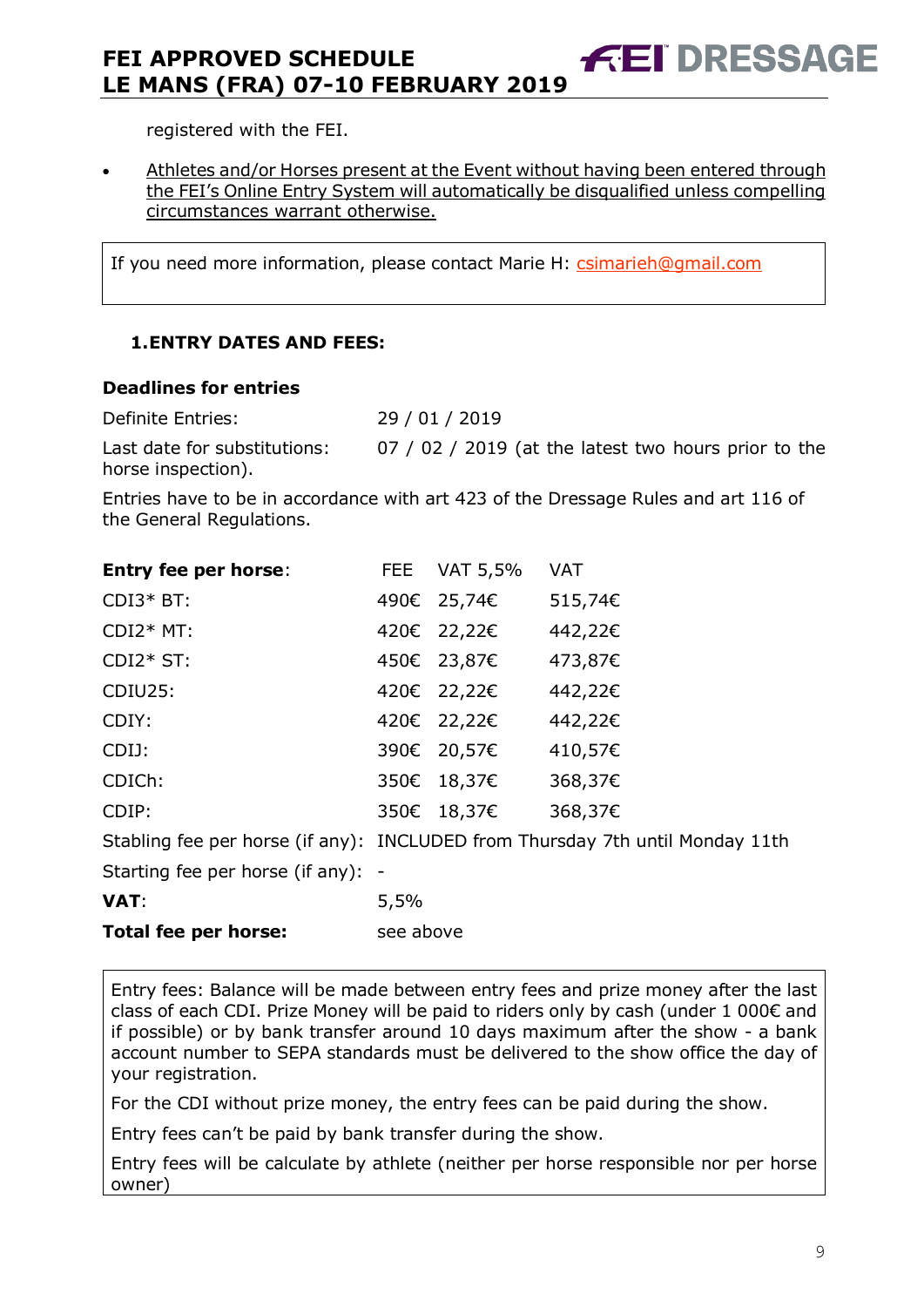#### **2.NO-SHOWS/LATE WITHDRAWALS:**

**NB :** In the case of withdrawals after the date of definite entries or no-shows the athlete or the respective NF will be held liable to reimburse the Organiser for the actual financial loss incurred by the Organiser (i.e. stabling and hotel expenses) as a result of the late withdrawal or no-show.

Amount charged: 200 €

#### **3.ADDITIONAL FEES/CHARGES BY ORGANISING COMMITTEE:**

All other fees must be listed hereunder with the details of the amounts to be charged and approved by the FEI. Only fees approved by the FEI and listed in the approved Schedule can be charged by the Organiser.

EADCMP Fee:

 $\boxtimes$  Included in compulsory entry fee  $\Box$  Not included in compulsory entry fee

Lower Level Events (CIMs) CHF 18 per horse per event (For definition of CIMs see Appendix E of the FEI General Regulations) Higher Level Events CHF 25 per horse per event (All other events not defined as CIM)

Electricity (upon request): FREE Manure disposal: FREE Hay: 9€ per bale Straw: FREE Shavings: 16€ per bale Other (please specify): Tack room: 122€ limited & under request only before Monday 4/02 Training / Transit horse: 182€ limited & under request only before Monday 4/02

#### **All aforementioned amounts are including VAT**

VAT Number of the Organiser: FR324141

About Stabling, feel free to contact Angelique: angelique.boulerie@gmail.com About entry, please contact Marie H: csimarieh@gmail.com

## **4. DEGREE OF DIFFICULTY – FLOORPLAN GRAND PRIX FREESTYLE**

 $\Box$  DoD will be used.  $\boxtimes$  DoD will not be used.  $\Box$  Not Applicable.

**FEI DRESSAGE** 

Athletes are required to login using their own credentials on to http://dressagefreestyle.fei.org to create or assign their Grand Prix Freestyle floorplan at the latest 2 hours prior to:

 $\Box$  the horse inspection.

 $\Box$  the draw of the Grand Prix.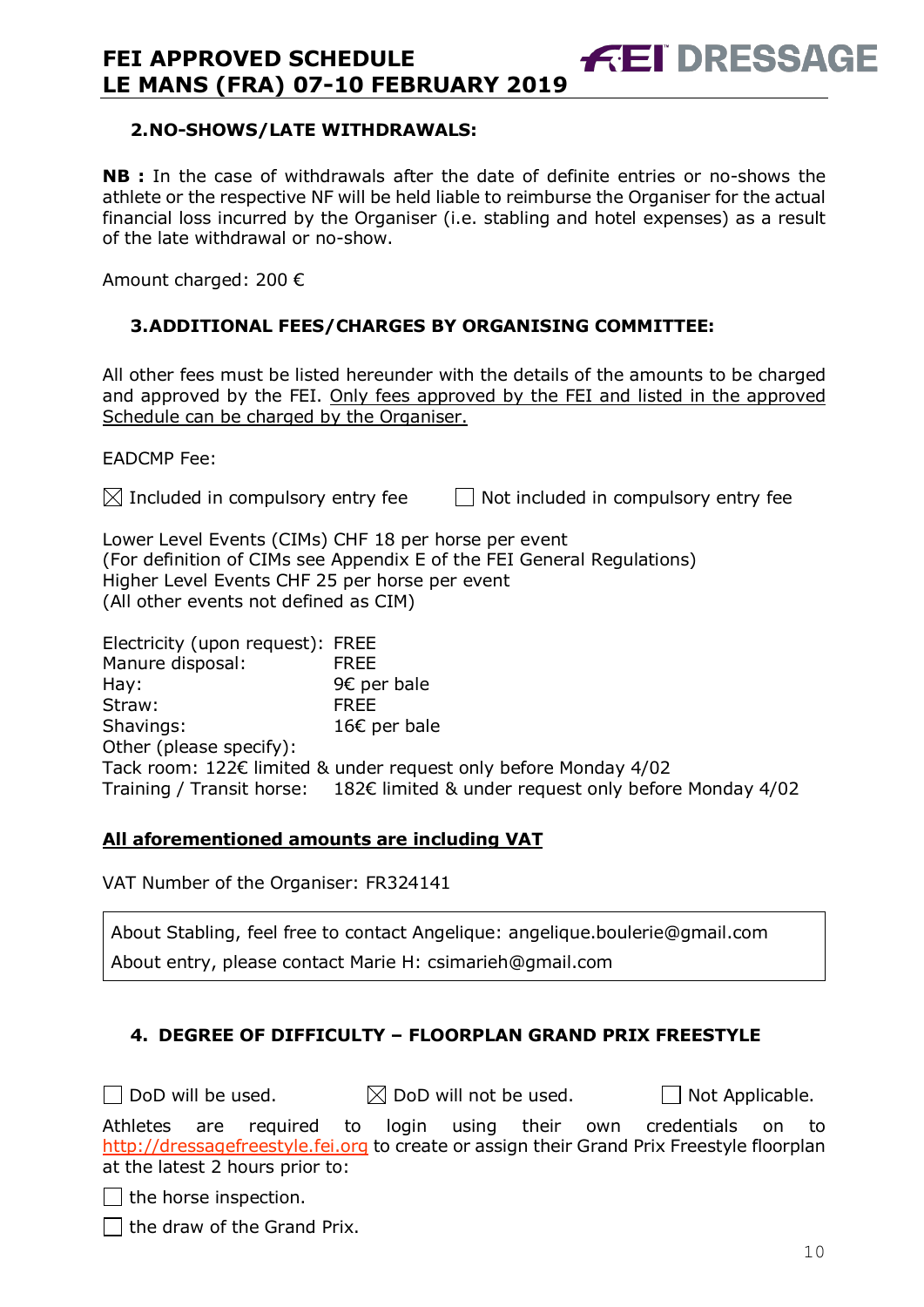# **VIII. TIMETABLE**

#### **Competitions must not start before 08:00 and must not finish after 23:00 unless prior approval is granted by the FEI. All Dressage Tests to be ridden from memory.**

|                                                  | Day                      | <b>Date</b>                                                | <b>Time</b>                    |
|--------------------------------------------------|--------------------------|------------------------------------------------------------|--------------------------------|
| • Opening of stables                             | Thursday                 | 07/02/19                                                   | 9:00 <sub>pm</sub>             |
| • Horse Inspection                               | Thursday                 | 07/02/19                                                   | 1:00 <sub>pm</sub>             |
| CDI3 $*$ - start 1st -                           | Thursday                 | 07/02/19                                                   | 1:00 <sub>pm</sub>             |
| CDI2*/CDIU25/CDIY/CDIJ/CDICh/CDIP -<br>following | Thursday                 | 07/02/19                                                   | Following CDI3*                |
| • Chef's d'Equipe Meeting (if applicable)        | $\overline{\phantom{0}}$ |                                                            |                                |
| • Declaration of Starters                        |                          | Not later than one (1) hour after the horse<br>inspection. |                                |
| $\bullet$ Draw:                                  | Thursday                 | 07/02/19                                                   | Following each<br>Declaration. |

## **Timetable and arena are not definitive, they can be changed according to the number of starter.**

| <b>Competitions CDI3*:</b>   | Day      | <b>Date</b> | Time               | <b>Prize Money</b> |
|------------------------------|----------|-------------|--------------------|--------------------|
| 1 - FEI Grand Prix           | Friday   | 08/02/19    | 2.40pm             | 3000€              |
| 2 - FEI Grand Prix Freestyle | Saturday | 09/02/19    | 4.25pm             | 4000€              |
| 3 - FEI Grand Prix Special   | Sunday   | 10/02/19    | 1.20 <sub>pm</sub> | 4000€              |
| <b>Total Prize Money</b>     |          |             |                    | 11000€             |
| <b>Prizes in Kind</b>        |          |             |                    | -                  |

| <b>Competitions CDI2*:</b>            | Day      | <b>Date</b> | <b>Time</b>        | <b>Prize Money</b> |
|---------------------------------------|----------|-------------|--------------------|--------------------|
| 4 - FEI Intermediate B - MT           | Friday   | 08/02/19    | 8.00am             | 900€               |
| 5 - FEI Intermediate II - MT          | Saturday | 09/02/19    | 8.00am             | 1100€              |
| 6 - FEI Prix Saint Georges - ST       | Friday   | 08/02/19    | 11.20am            | 900€               |
| 7 - FEI Intermediate I - ST           | Saturday | 09/02/19    | 1.00 <sub>pm</sub> | 1100€              |
| 8 - FEI Intermediate I Freestyle - ST | Sunday   | 10/02/19    | 4.15pm             | 1200€              |
| <b>Total Prize Money</b>              |          |             |                    | 5200€              |
| <b>Prizes in Kind</b>                 |          |             |                    |                    |

| <b>Competitions CDIU25:</b> | Day      | <b>Date</b> | <b>Time</b> | <b>Prize Money</b> |
|-----------------------------|----------|-------------|-------------|--------------------|
| l 9 – FEI Intermediate II   | Saturday | 09/02/19    | $11.15$ am  | 900€               |
| $10$ – FEI Grand Prix 16-25 | Sunday   | 10/02/19    | $11.25$ am  | 1200€              |
| <b>Total Prize Money</b>    |          |             |             | 2100€              |
| <b>Prizes in Kind</b>       |          |             |             |                    |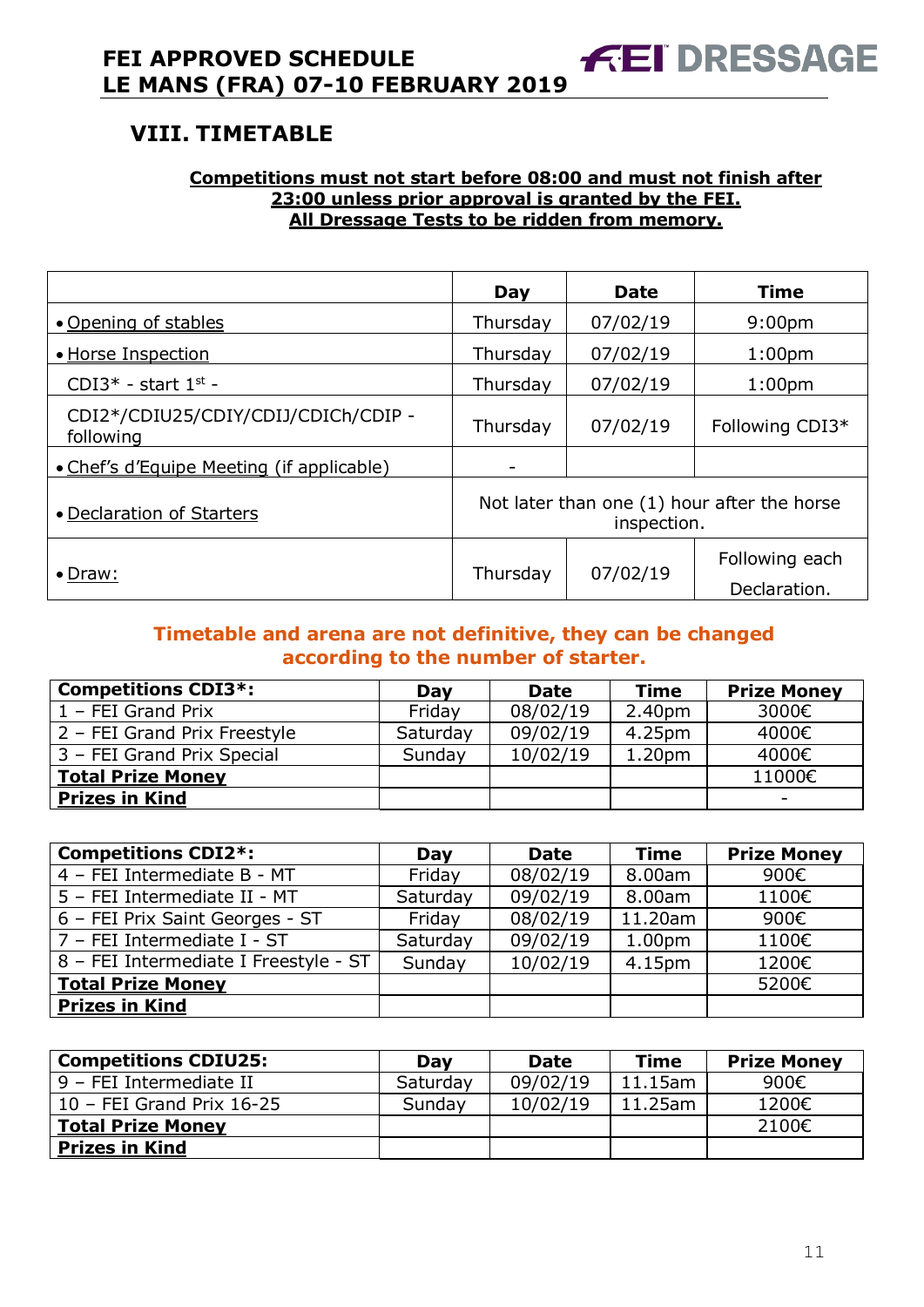| <b>Competitions CDIY:</b>       | Day      | <b>Date</b> | <b>Time</b> | <b>Prize Money</b> |
|---------------------------------|----------|-------------|-------------|--------------------|
| 11 - FEI Team Competition       | Friday   | 08/02/19    | 8.00am      | 600€               |
| 12 - FEI Individual Competition | Saturday | 09/02/19    | 8.00am      | 600€               |
| 13 - FEI Freestyle              | Sunday   | 10/02/19    | 8.00am      | 700€               |
| <b>Total Prize Money</b>        |          |             |             | 1900€              |
| <b>Prizes in Kind</b>           |          |             |             |                    |

**EET DRESSAGE** 

| <b>Competitions CDIJ:</b>       | Day      | <b>Date</b> | <b>Time</b> | <b>Prize Money</b> |
|---------------------------------|----------|-------------|-------------|--------------------|
| 14 - FEI Team Competition       | Friday   | 08/02/19    | 10.00am     | 400€               |
| 15 - FEI Individual Competition | Saturday | 09/02/19    | 10.00am     | 400€               |
| 16 - FEI Freestyle              | Sunday   | 10/02/19    | 13.15am     | 600€               |
| <b>Total Prize Money</b>        |          |             |             | 1400€              |
| <b>Prizes in Kind</b>           |          |             |             |                    |

| <b>Competitions CDICh:</b>      | Day      | <b>Date</b> | <b>Time</b> | <b>Prize Money</b> |
|---------------------------------|----------|-------------|-------------|--------------------|
| 17 - FEI Preliminary A          | Friday   | 08/02/19    | 12.40pm     | In kind            |
| 18 - FEI Team Competition       | Saturday | 09/02/19    | 12.40pm     | In kind            |
| 19 - FEI Individual Competition | Sunday   | 10/02/19    | 8.30am      | In kind            |
| <b>Total Prize Money</b>        |          |             |             | In kind            |
| <b>Prizes in Kind</b>           |          |             |             |                    |

| <b>Competitions CDIP:</b>       | Day      | <b>Date</b> | <b>Time</b>        | <b>Prize Money</b> |
|---------------------------------|----------|-------------|--------------------|--------------------|
| 20 - FEI Team Competition       | Friday   | 08/02/19    | 2.35 <sub>pm</sub> | In kind            |
| 21 - FEI Individual Competition | Saturday | 09/02/19    | 2.30 <sub>pm</sub> | In kind            |
| 22 - FEI Freestyle              | Sunday   | 10/02/19    | $10.15$ am         | In kind            |
| <b>Total Prize Money</b>        |          |             |                    | In kind            |
| <b>Prizes in Kind</b>           |          |             |                    |                    |

**Rules of qualification for Grand Prix Special and Grand Prix Freestyle of the CDI3\*:** 

Athletes (riders) must give a first and second choice in the order of the following two competitions they wish to enter (i.e. opt for the Grand Prix Freestyle as their first choice and the Grand Prix Special as their second choice or the opposite) at the latest at the date of definite entry.

Based on the Grand Prix final scores, **Participation for the 30 qualified combination is compulsory in either the Grand Prix Special or Grand Prix Freestyle.** If the Freestyle is over - subscribed; the Athlete (rider) must start in the Grand Prix Special instead – or the opposite).

Participation is possible in only one (1) of the competitions on the same horse, and the order of their original competition choices cannot be changed.

#### **GENERAL CLASSIFICATION AT THE END OF THE COMPETITIONS:**

| Leading athlete award - | N/A |
|-------------------------|-----|
| Best foreign athlete -  | N/A |
| Best home athlete -     | N/A |
| Team awards $-$         | N/A |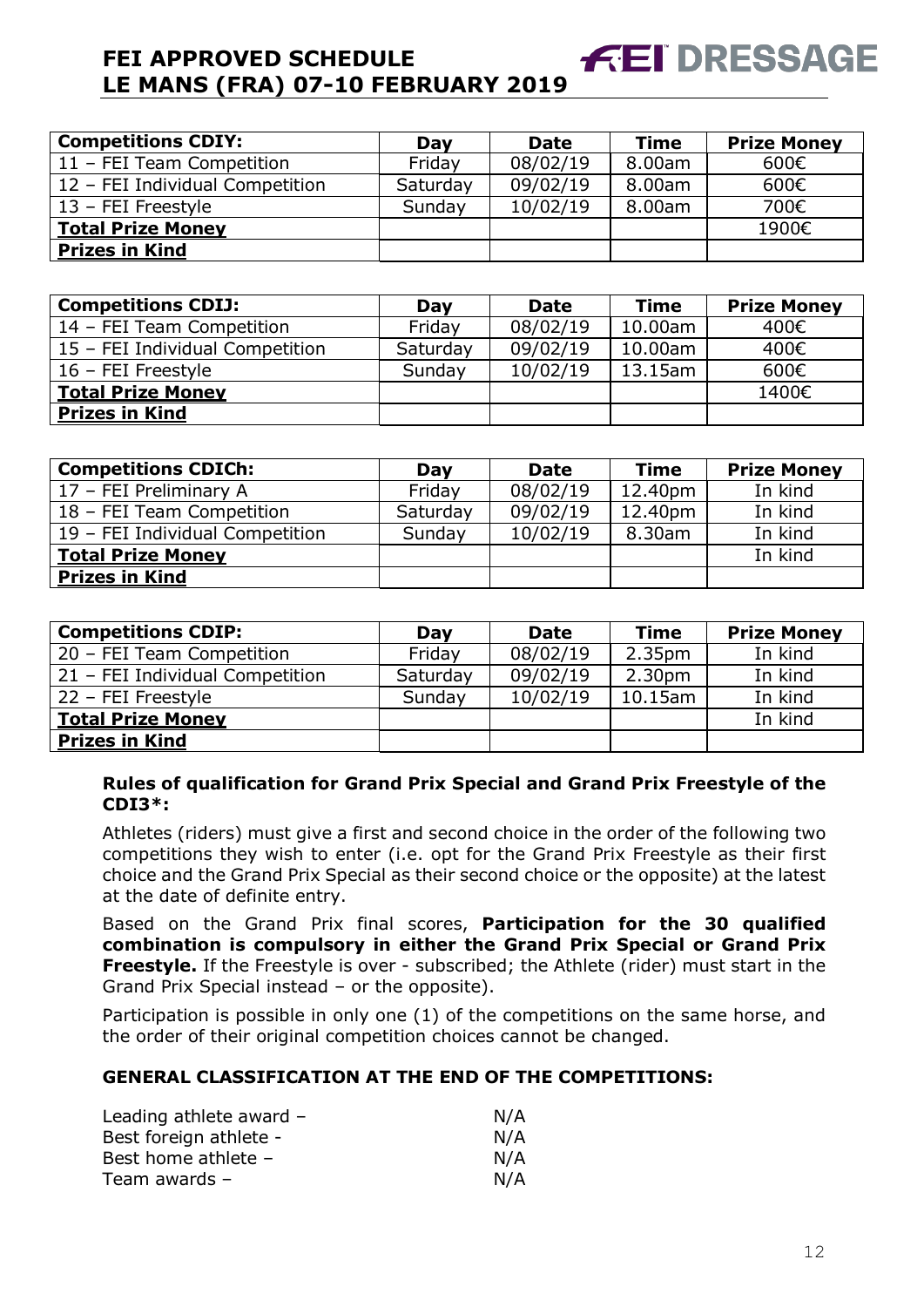# **IX. COMPETITIONS DETAIL**

## **FIRST DAY: FRIDAY DATE: 08/02/19**

**FEI DRESSAGE** 

#### **COMPETITION No 11 – CDIY – TEAM COMPETITION**

Test: Young Rider Team Competition (Edition 2009), update 2018 Nb of horses per athlete: 2 Open to: All Athletes entered Draw/Art: 425.2 Ordinary Draw Prize money: 600€ Breakdown: 600 € Number of starter in class, one prize each 4

| ouu €       |      | Number of starter in class, one prize each 4 |      |      |         |               |               |               |              |             |
|-------------|------|----------------------------------------------|------|------|---------|---------------|---------------|---------------|--------------|-------------|
| <b>RANK</b> |      | $\overline{2}$                               | 3    | 4    | 5 to 20 | $21$ to<br>24 | $25$ to<br>28 | $29$ to<br>32 | 33 to<br>36. | 37 to<br>40 |
| 1st         | 198€ | 198€                                         | 198€ | 198€ | 198€    | 180€          | 180€          | 150€          | 150€         | 150€        |
| 2nd         |      | 150€                                         | 150€ | 150€ | 150€    | 150€          | 114€          | 114€          | 114€         | 114€        |
| 3rd         |      |                                              | 120€ | 120€ | 120€    | 90€           | 90€           | 90€           | 90€          | 90€         |
| 4th         |      |                                              |      | 90€  | 90€     | 72€           | 72€           | 72€           | 72€          | 72€         |
| 5th         |      |                                              |      |      | 42€     | 60€           | 60€           | 60€           | 54€          | 48€         |
| 6th         |      |                                              |      |      |         | 48€           | 48€           | 48€           | 42€          | 36€         |
| 7th         |      |                                              |      |      |         |               | 36€           | 36€           | 30€          | 30€         |
| 8th         |      |                                              |      |      |         |               |               | 30€           | 24€          | 24€         |
| 9th         |      |                                              |      |      |         |               |               |               | 24€          | 18€         |
| 10th        |      |                                              |      |      |         |               |               |               |              | 18€         |

\* \* \* \* \* \* \* \* \* \*

## **COMPETITION No 6 – CDI2\*– PRIX SAINT GEORGES**

Test: Prix Saint Georges (Edition 2009) update 2018, Nb of horses per athlete: 2 Open to: All Athletes Entered Draw/Art: 425.2 Ordinary Draw Prize money: 900€

Breakdown:

| 900€        | Number of starter in class, one prize each 4 |      |      |      |         |         |         |         |       |       |  |  |
|-------------|----------------------------------------------|------|------|------|---------|---------|---------|---------|-------|-------|--|--|
| <b>RANK</b> | J.                                           | 2    |      | 4    | 5 to 20 | $21$ to | $25$ to | $29$ to | 33 to | 37 to |  |  |
|             |                                              |      |      |      |         | 24      | 28      | 32      | 36    | 40    |  |  |
| 1st         | 297€                                         | 297€ | 297€ | 297€ | 297€    | 270€    | 270€    | 225€    | 225€  | 225€  |  |  |
| 2nd         |                                              | 225€ | 225€ | 225€ | 225€    | 225€    | 171€    | 171€    | 171€  | 171€  |  |  |
| 3rd         |                                              |      | 180€ | 180€ | 180€    | 135€    | 135€    | 135€    | 135€  | 135€  |  |  |
| 4th         |                                              |      |      | 135€ | 135€    | 108€    | 108€    | 108€    | 108€  | 108€  |  |  |
| 5th         |                                              |      |      |      | 63€     | 90€     | 90€     | 90€     | 81€   | 72€   |  |  |
| 6th         |                                              |      |      |      |         | 72€     | 72€     | 72€     | 63€   | 54€   |  |  |
| 7th         |                                              |      |      |      |         |         | 54€     | 54€     | 45€   | 45€   |  |  |
| 8th         |                                              |      |      |      |         |         |         | 45€     | 36€   | 36€   |  |  |
| 9th         |                                              |      |      |      |         |         |         |         | 36€   | 27€   |  |  |
| 10th        |                                              |      |      |      |         |         |         |         |       | 27€   |  |  |

\* \* \* \* \* \* \* \* \* \*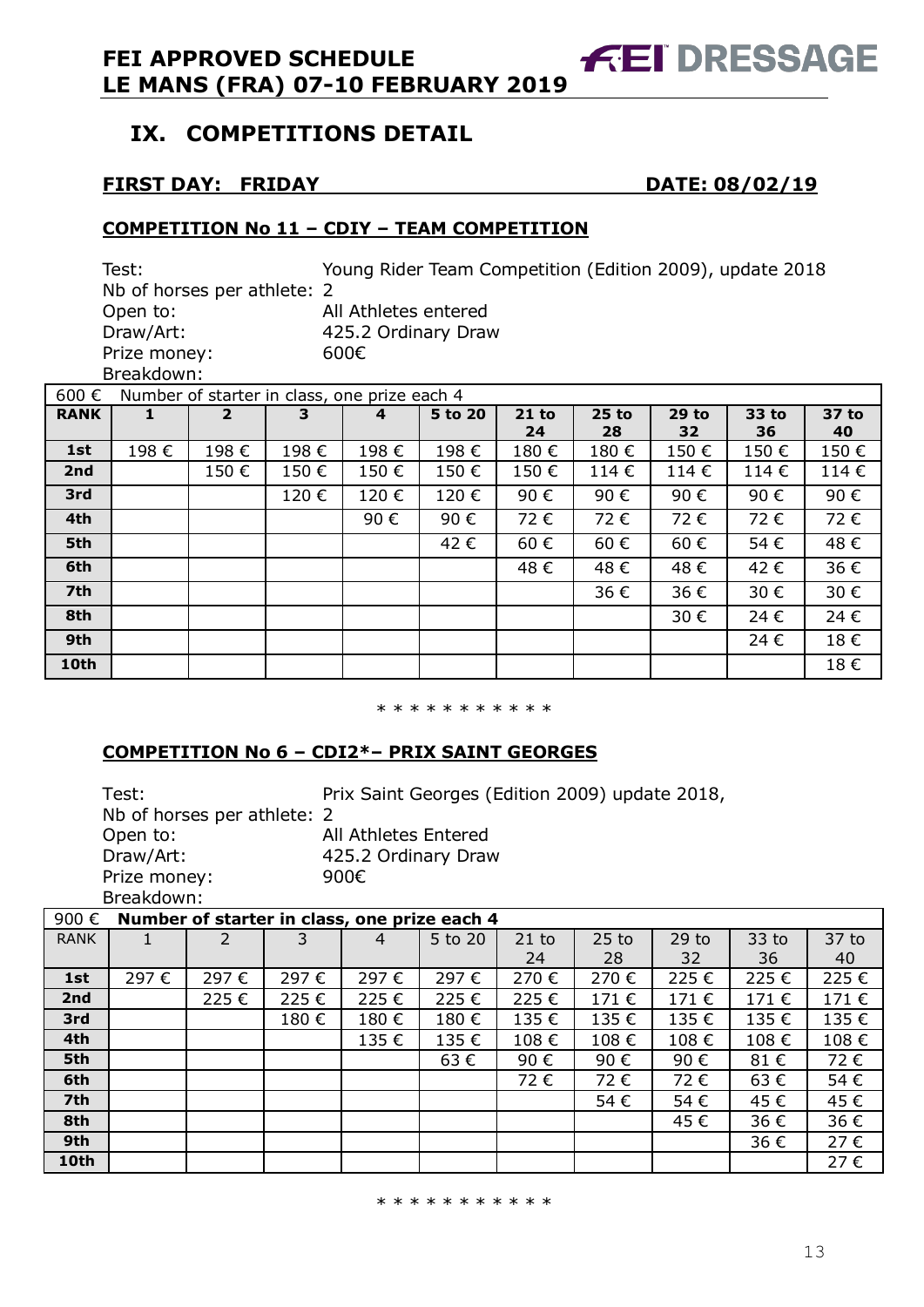# **COMPETITION No 1 - CDI3\* - GRAND PRIX**

Ξ

|             | Grand Prix (Edition 2009, revision 2014) update 2018<br>Test:<br>Nb of horses per athlete: 1<br>Open to:<br>40 participants<br>Draw/Art:<br>Art. 425.2.1.a Ordinary draw<br>3 000€<br>Prize money:<br>Breakdown: |                              |                                              |      |            |               |               |                    |             |             |
|-------------|------------------------------------------------------------------------------------------------------------------------------------------------------------------------------------------------------------------|------------------------------|----------------------------------------------|------|------------|---------------|---------------|--------------------|-------------|-------------|
| 3000€       |                                                                                                                                                                                                                  |                              | Number of starter in class, one prize each 4 |      |            |               |               |                    |             |             |
| <b>RANK</b> | 1                                                                                                                                                                                                                | $\overline{2}$               | 3                                            | 4    | 5 to<br>20 | $21$ to<br>24 | $25$ to<br>28 | <b>29 to</b><br>32 | 33 to<br>36 | 37 to<br>40 |
| 1st         | 990€                                                                                                                                                                                                             | 990€                         | 990€                                         | 990€ | 990€       | 900€          | 900€          | 750€               | 750€        | 750€        |
| 2nd         |                                                                                                                                                                                                                  | 750 €                        | 750€                                         | 750€ | 750€       | 750€          | 570€          | 570€               | 570€        | 570€        |
| 3rd         |                                                                                                                                                                                                                  |                              | 600€                                         | 600€ | 600€       | 450€          | 450€          | 450€               | 450€        | 450€        |
| 4th         |                                                                                                                                                                                                                  |                              |                                              | 450€ | 450€       | 360€          | 360€          | 360€               | 360€        | 360€        |
| 5th         |                                                                                                                                                                                                                  |                              |                                              |      | 210€       | 300€          | 300€          | 300€               | 270€        | 240€        |
| 6th         |                                                                                                                                                                                                                  |                              |                                              |      |            | 240€          | 240€          | 240€               | 210€        | 180€        |
| 7th         |                                                                                                                                                                                                                  | 180€<br>150€<br>150€<br>180€ |                                              |      |            |               |               |                    |             |             |
| 8th         | 120€<br>150€<br>120€                                                                                                                                                                                             |                              |                                              |      |            |               |               |                    |             |             |
| 9th         |                                                                                                                                                                                                                  |                              |                                              |      |            |               |               |                    | 120€        | 90€         |
| 10th        |                                                                                                                                                                                                                  |                              |                                              |      |            |               |               |                    |             | 90€         |

**AET DRESSAGE** 

\* \* \* \* \* \* \* \* \* \*

## **COMPETITION No 4 – CDI2\* – INTERMEDAIRE B**

| Test:                       | Intermediate B (Edition 2015) update 2018, |
|-----------------------------|--------------------------------------------|
| Nb of horses per athlete: 2 |                                            |
| Open to:                    | All athletes entered                       |
| Draw/Art:                   | 425.2 Ordinary Draw                        |
| Prize money:                | 900€                                       |
| Breakdown:                  |                                            |

| 900€            | Number of starter in class, one prize each 4 |                |      |      |            |               |               |               |             |             |  |  |
|-----------------|----------------------------------------------|----------------|------|------|------------|---------------|---------------|---------------|-------------|-------------|--|--|
| <b>RAN</b><br>K |                                              | $\overline{2}$ | 3    | 4    | 5 to<br>20 | $21$ to<br>24 | $25$ to<br>28 | $29$ to<br>32 | 33 to<br>36 | 37 to<br>40 |  |  |
| 1st             | 297€                                         | 297€           | 297€ | 297€ | 297€       | 270€          | 270€          | 225€          | 225€        | 225€        |  |  |
| 2nd             |                                              | 225€           | 225€ | 225€ | 225€       | 225€          | 171€          | 171€          | 171€        | 171€        |  |  |
| 3rd             |                                              |                | 180€ | 180€ | 180€       | 135€          | 135€          | 135€          | 135€        | 135€        |  |  |
| 4th             |                                              |                |      | 135€ | 135€       | 108€          | 108€          | 108€          | 108€        | 108€        |  |  |
| 5th             |                                              |                |      |      | 63€        | 90€           | 90€           | 90€           | 81€         | 72€         |  |  |
| 6th             |                                              |                |      |      |            | 72€           | 72€           | 72€           | 63€         | 54€         |  |  |
| 7th             |                                              |                |      |      |            |               | 54€           | 54€           | 45€         | 45€         |  |  |
| 8th             |                                              |                |      |      |            |               |               | 45€           | 36€         | 36€         |  |  |
| 9th             |                                              |                |      |      |            |               |               |               | 36€         | 27€         |  |  |
| 10th            |                                              |                |      |      |            |               |               |               |             | 27€         |  |  |

\* \* \* \* \* \* \* \* \* \*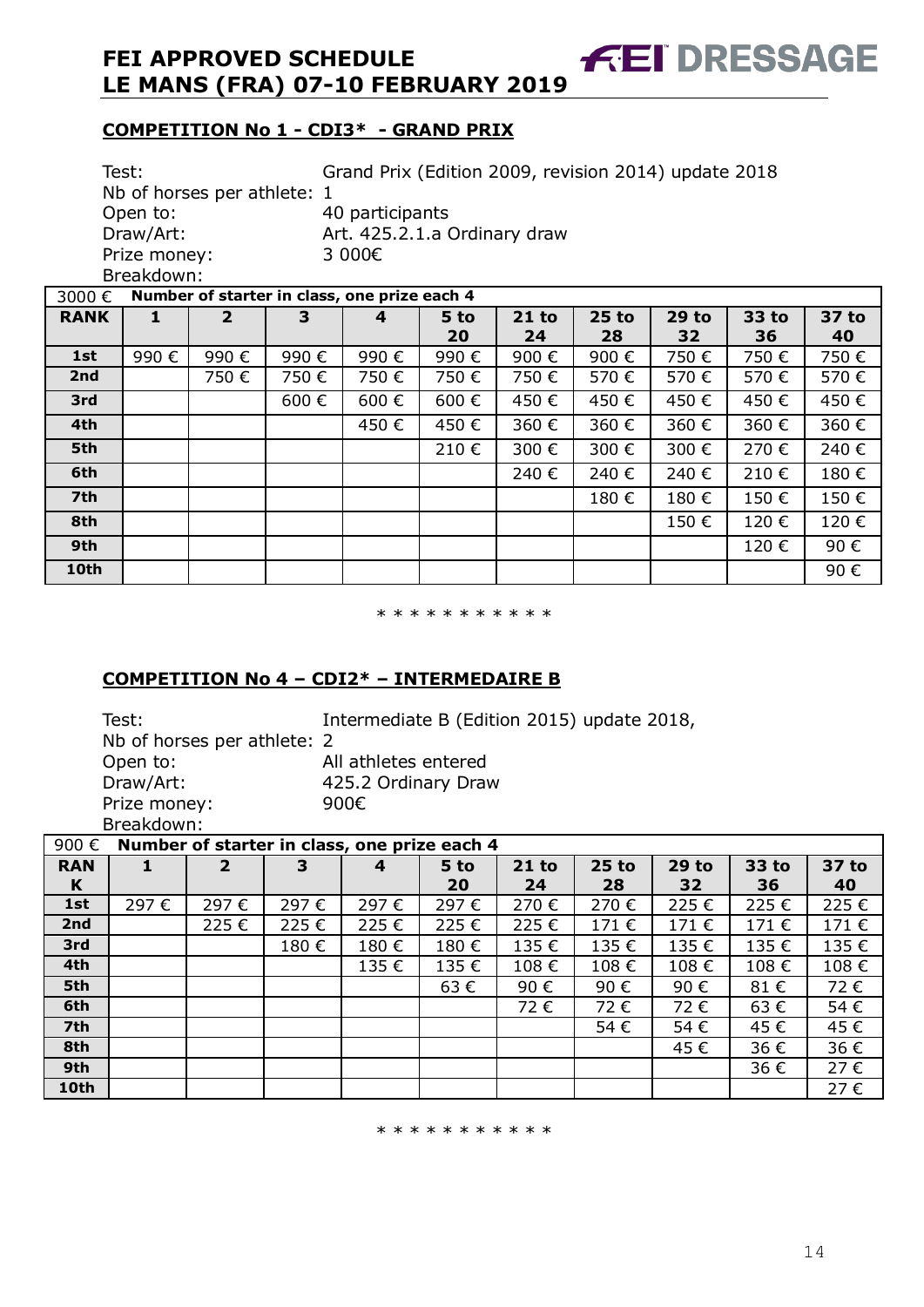#### **COMPETITION No 14 – CDIJ – TEAM COMPETITION**

Test: Junior Team Competition (Edition 2009) update 2018, Nb of horses per athlete: 2 Open to: All Athletes entered Draw/Art: 425.2 Ordinary Draw Prize money: 400€ Breakdown:

| 400€            |      | Number of starter in class, one prize each 4 |      |      |            |               |               |                    |             |             |  |  |  |
|-----------------|------|----------------------------------------------|------|------|------------|---------------|---------------|--------------------|-------------|-------------|--|--|--|
| <b>RAN</b><br>K |      | $\overline{2}$                               | 3    | 4    | 5 to<br>20 | $21$ to<br>24 | $25$ to<br>28 | <b>29 to</b><br>32 | 33 to<br>36 | 37 to<br>40 |  |  |  |
| 1st             | 132€ | 132€                                         | 132€ | 132€ | 132€       | 120€          | 120€          | 100€               | 100€        | 100€        |  |  |  |
| 2nd             |      | 100€                                         | 100€ | 100€ | 100€       | 100€          | 76€           | 76€                | 76€         | 76€         |  |  |  |
| 3rd             |      |                                              | 80€  | 80€  | 80€        | 60€           | 60€           | 60€                | 60€         | 60€         |  |  |  |
| 4th             |      |                                              |      | 60€  | 60€        | 48€           | 48€           | 48€                | 48€         | 48€         |  |  |  |
| 5th             |      |                                              |      |      | 28€        | 40€           | 40€           | 40€                | 36€         | 32€         |  |  |  |
| 6th             |      |                                              |      |      |            | 32€           | 32€           | 32€                | 28€         | 24€         |  |  |  |
| 7th             |      |                                              |      |      |            |               | 24 €          | 24€                | 20€         | 20€         |  |  |  |
| 8th             |      |                                              |      |      |            |               |               | 20€                | 16€         | 16€         |  |  |  |
| 9th             |      |                                              |      |      |            |               |               |                    | 16€         | 12€         |  |  |  |
| 10th            |      |                                              |      |      |            |               |               |                    |             | 12€         |  |  |  |

\* \* \* \* \* \* \* \* \* \* \*

#### **COMPETITION No 17 – CDICh – PRELIMINARY A**

Nb of horses per athlete: 2 Open to: All Athletes entered Draw/Art: 425.2 Ordinary Draw Prize money: In Kind

Test: Children Preliminary A (Edition 2014), Update 2018

\* \* \* \* \* \* \* \* \* \* \*

#### **COMPETITION No 20 – CDIP – TEAM COMPETITION**

| Test:                       | Pony Team Competition (Edition 2012) Update 2018 |
|-----------------------------|--------------------------------------------------|
| Nb of horses per athlete: 2 |                                                  |
| Open to:                    | All Athletes entered                             |
| Draw/Art:                   | 425.2 Ordinary Draw                              |
| Prize money:                | In Kind                                          |

\* \* \* \* \* \* \* \* \* \*

**FEI DRESSAGE**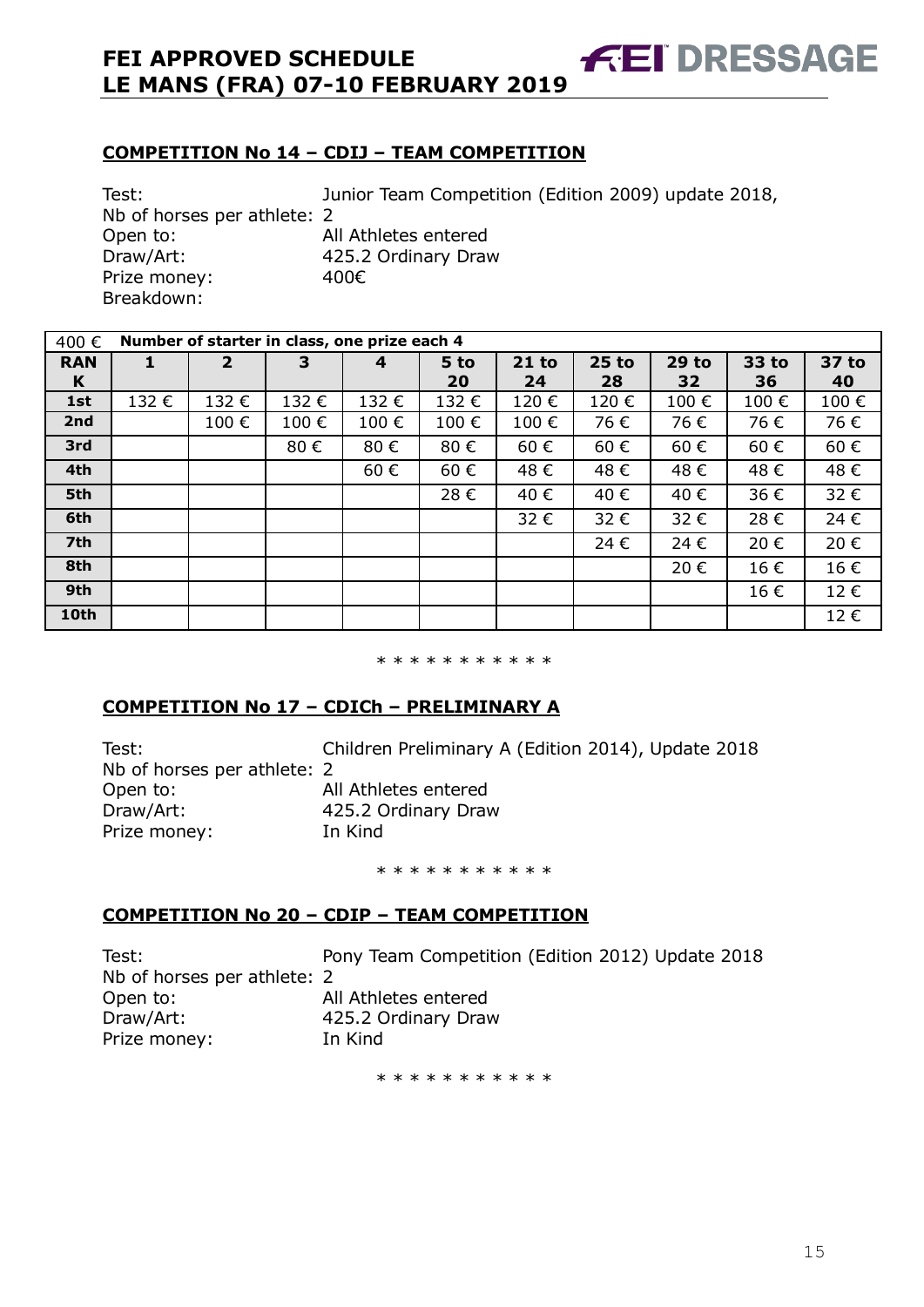# **FEI DRESSAGE**

## **SECOND DAY: SATURDAY DATE: 09/10/2019**

#### **COMPETITION No 12 – CDIY – INDIVIDUAL COMPETITION**

Nb of horses per athlete: 2 Open to: All Athletes entered Draw/Art: 425.2 Ordinary Draw Prize money: 600€ Breakdown:

Test: Young Riders Individual Comp. (Edition 2009), update 2018

| 600€        |      | Number of starter in class, one prize each 4 |      |      |         |         |         |         |       |       |
|-------------|------|----------------------------------------------|------|------|---------|---------|---------|---------|-------|-------|
| <b>RANK</b> |      | $\overline{2}$                               | 3    | 4    | 5 to 20 | $21$ to | $25$ to | $29$ to | 33 to | 37 to |
|             |      |                                              |      |      |         | 24      | 28      | 32      | 36    | 40    |
| 1st         | 198€ | 198€                                         | 198€ | 198€ | 198€    | 180€    | 180€    | 150€    | 150€  | 150€  |
| 2nd         |      | 150€                                         | 150€ | 150€ | 150€    | 150€    | 114€    | 114€    | 114€  | 114€  |
| 3rd         |      |                                              | 120€ | 120€ | 120€    | 90€     | 90€     | 90€     | 90€   | 90€   |
| 4th         |      |                                              |      | 90€  | 90€     | 72€     | 72€     | 72€     | 72€   | 72€   |
| 5th         |      |                                              |      |      | 42€     | 60€     | 60€     | 60€     | 54€   | 48€   |
| 6th         |      |                                              |      |      |         | 48€     | 48€     | 48€     | 42€   | 36€   |
| 7th         |      |                                              |      |      |         |         | 36€     | 36€     | 30€   | 30€   |
| 8th         |      |                                              |      |      |         |         |         | 30€     | 24€   | 24 €  |
| 9th         |      |                                              |      |      |         |         |         |         | 24€   | 18€   |
| 10th        |      |                                              |      |      |         |         |         |         |       | 18€   |

#### \* \* \* \* \* \* \* \* \* \*

#### **COMPETITION No 9 – CDIU25 - INTERMEDIATE II**

Test: Intermediate II (Edition 2014) update 2018, Nb of horses per athlete: 2 Open to: All Athletes entered Draw/Art: 425.2 Ordinary Draw Prize money: 900€ Breakdown:

| 900€       | Number of starter in class, one prize each 4 |                |      |      |      |         |         |         |       |       |  |  |
|------------|----------------------------------------------|----------------|------|------|------|---------|---------|---------|-------|-------|--|--|
| <b>RAN</b> |                                              | $\overline{2}$ | 3    | 4    | 5 to | $21$ to | $25$ to | $29$ to | 33 to | 37 to |  |  |
| K          |                                              |                |      |      | 20   | 24      | 28      | 32      | 36    | 40    |  |  |
| 1st        | 297€                                         | 297€           | 297€ | 297€ | 297€ | 270€    | 270€    | 225€    | 225€  | 225€  |  |  |
| 2nd        |                                              | 225€           | 225€ | 225€ | 225€ | 225€    | 171€    | 171€    | 171€  | 171€  |  |  |
| 3rd        |                                              |                | 180€ | 180€ | 180€ | 135€    | 135€    | 135€    | 135€  | 135€  |  |  |
| 4th        |                                              |                |      | 135€ | 135€ | 108€    | 108€    | 108€    | 108€  | 108€  |  |  |
| 5th        |                                              |                |      |      | 63€  | 90€     | 90€     | 90€     | 81€   | 72€   |  |  |
| 6th        |                                              |                |      |      |      | 72€     | 72€     | 72€     | 63€   | 54€   |  |  |
| 7th        |                                              |                |      |      |      |         | 54€     | 54€     | 45€   | 45€   |  |  |
| 8th        |                                              |                |      |      |      |         |         | 45€     | 36€   | 36€   |  |  |
| 9th        |                                              |                |      |      |      |         |         |         | 36€   | 27€   |  |  |
| 10th       |                                              |                |      |      |      |         |         |         |       | 27€   |  |  |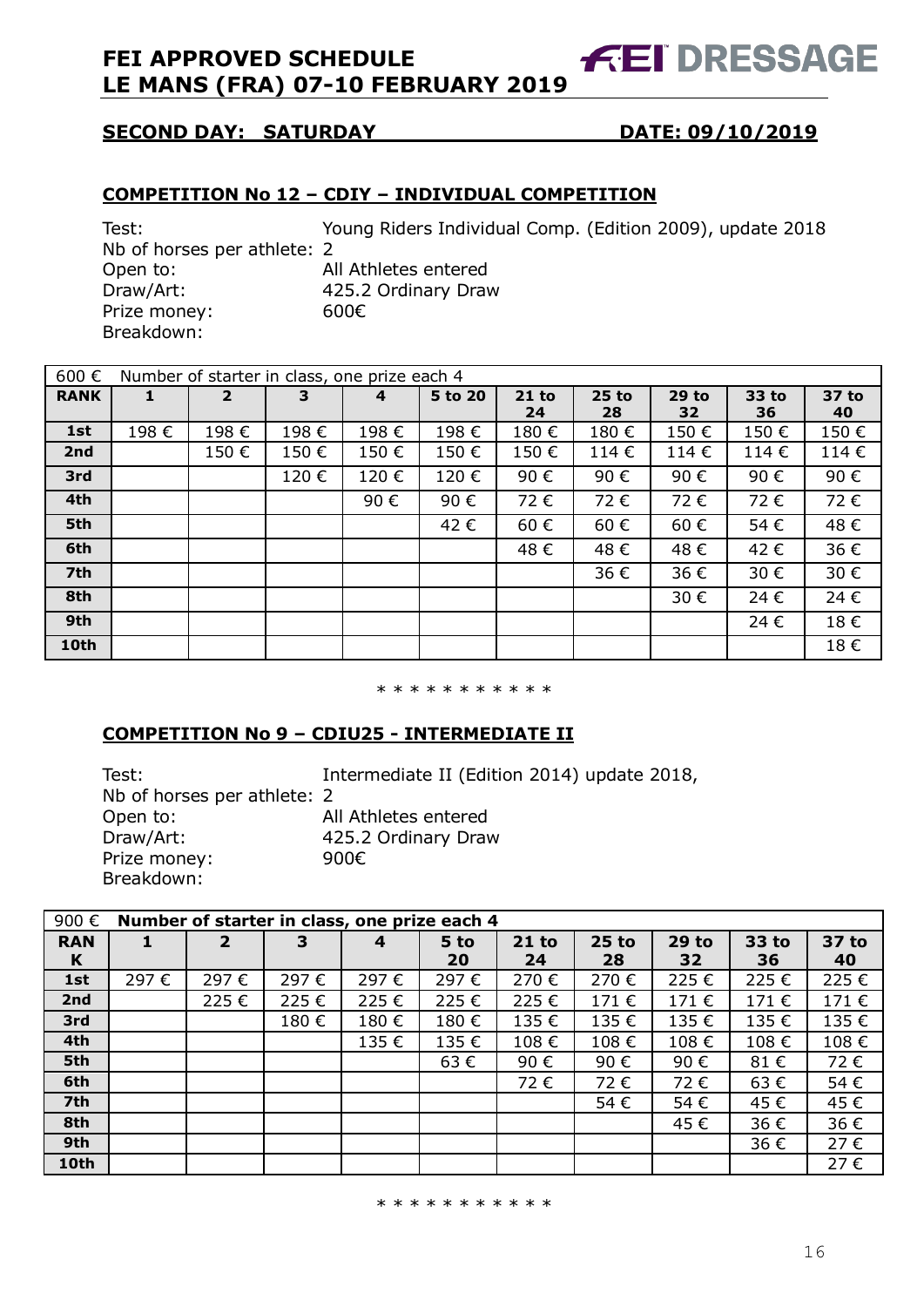**COMPETITION No 7 – CDI2\* – INTERMEDIATE I**

Qualifying for comp.n°8

Test: Intermediate I (Edition 2009) update 2018, Nb of horses per athlete: 2 Open to: All Athletes entered Draw/Art: 425.2 Ordinary Draw Total prize money: 1 100€

Breakdown:

| 1100€       |      | Number of starter in class, one prize each 4 |      |      |         |               |             |               |             |          |  |  |  |
|-------------|------|----------------------------------------------|------|------|---------|---------------|-------------|---------------|-------------|----------|--|--|--|
| <b>RANK</b> |      | $\overline{2}$                               | 3    | 4    | 5 to 20 | $21$ to<br>24 | 25 to<br>28 | $29$ to<br>32 | 33 to<br>36 | 37 to 40 |  |  |  |
| 1st         | 363€ | 363€                                         | 363€ | 363€ | 363€    | 330 €         | $330 \in$   | 275€          | 275€        | 275€     |  |  |  |
| 2nd         |      | 275€                                         | 275€ | 275€ | 275€    | 275€          | 209€        | 209€          | 209€        | 209€     |  |  |  |
| 3rd         |      |                                              | 220€ | 220€ | 220€    | 165€          | 165 €       | 165€          | 165€        | 165€     |  |  |  |
| 4th         |      |                                              |      | 165€ | 165 €   | 132€          | 132€        | 132€          | 132€        | 132€     |  |  |  |
| 5th         |      |                                              |      |      | 77€     | 110€          | 110 €       | 110 €         | 99€         | 88€      |  |  |  |
| 6th         |      |                                              |      |      |         | 88€           | 88€         | 88€           | 77€         | 66€      |  |  |  |
| 7th         |      |                                              |      |      |         |               | 66€         | 66€           | 55€         | 55€      |  |  |  |
| 8th         |      |                                              |      |      |         |               |             | 55€           | 44 €        | 44 €     |  |  |  |
| 9th         |      |                                              |      |      |         |               |             |               | 44 €        | $33 \in$ |  |  |  |
| 10th        |      |                                              |      |      |         |               |             |               |             | $33 \in$ |  |  |  |

\* \* \* \* \* \* \* \* \* \*

#### **COMPETITION No 2 - CDI3\* – GRAND PRIX FREESTYLE**

| Test:                            | Grand Prix Freestyle (Edition 1999, revision 2009, update<br>2017)                            |
|----------------------------------|-----------------------------------------------------------------------------------------------|
| Nb of horses per athlete: 1      |                                                                                               |
| Open to:                         | and compulsory for 15 participants, please refer to the<br>qualification rules page 12.       |
| Draw/Art:                        | Draw within groups of five in reverse order of the result of<br>the Grand Prix test Art 425.5 |
| Prize money:<br>$B$ roal $ddown$ | 4 000€                                                                                        |

Breakdown:

| 4000€       |       | Number of starter in class, one prize each 3 |       |           |         |  |  |  |  |  |  |
|-------------|-------|----------------------------------------------|-------|-----------|---------|--|--|--|--|--|--|
| <b>RANK</b> |       | 2                                            | з     |           | 5 to 15 |  |  |  |  |  |  |
| 1st         | 1320€ | 1320 €                                       | 1320€ | 1320€     | 1320€   |  |  |  |  |  |  |
| 2nd         |       | 1000 €                                       | 1000€ | 1000€     | 1000€   |  |  |  |  |  |  |
| 3rd         |       |                                              | 800€  | 800 €     | 800€    |  |  |  |  |  |  |
| 4th         |       |                                              |       | $600 \in$ | 600€    |  |  |  |  |  |  |
| 5th         |       |                                              |       |           | 280€    |  |  |  |  |  |  |

\* \* \* \* \* \* \* \* \* \*

**FEI DRESSAGE**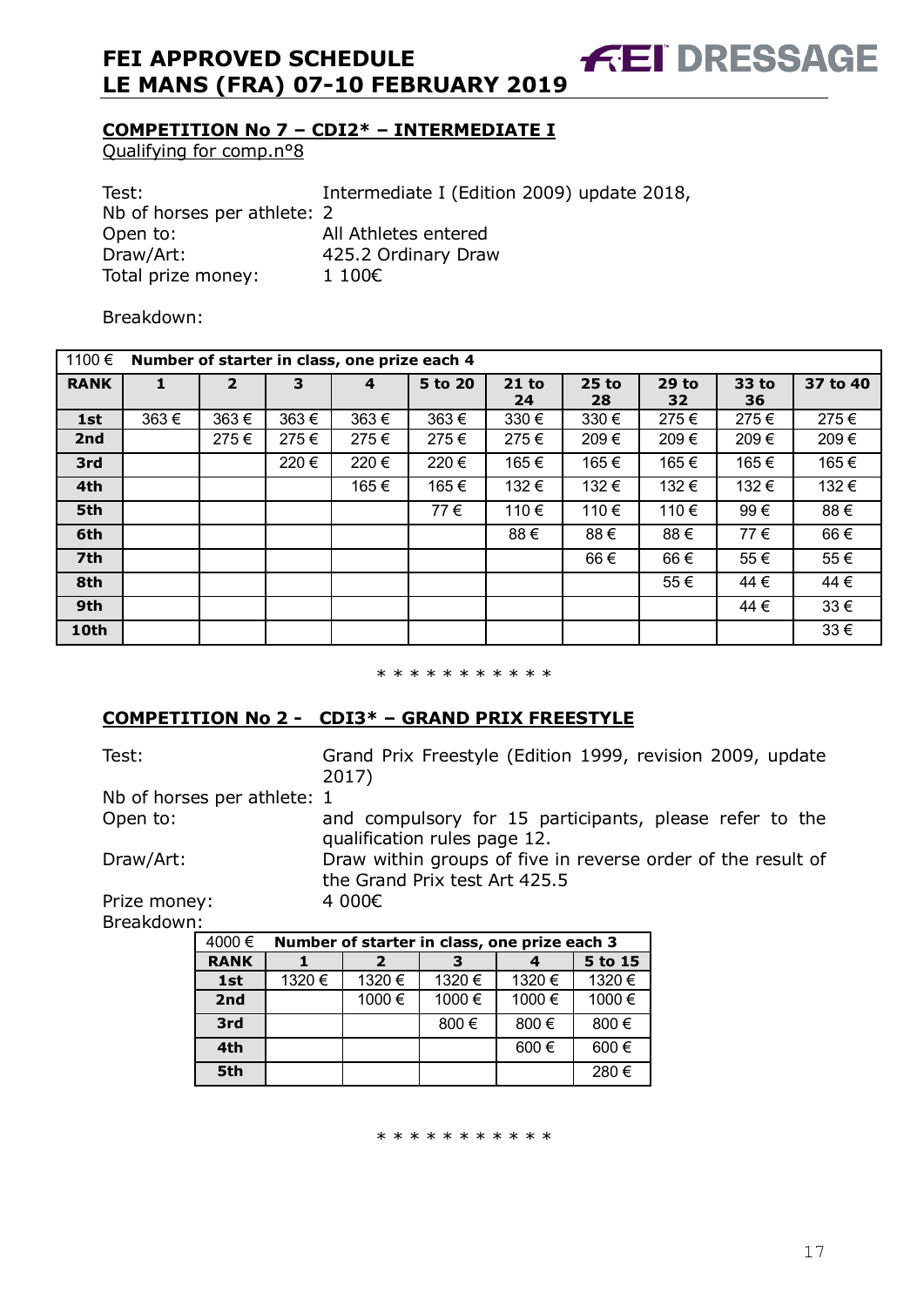#### **COMPETITION No 5 – CDI2\* – INTERMEDIATE II**

Test: Intermediate II (Edition 2014) update 2018, Nb of horses per athlete: 2 Open to: All Athletes entered Draw/Art: 425.2 Ordinary Draw Prize money: 1 200€

#### Breakdown:

| 1100€       | Number of starter in class, one prize each 4 |                |      |      |         |               |               |               |             |          |
|-------------|----------------------------------------------|----------------|------|------|---------|---------------|---------------|---------------|-------------|----------|
| <b>RANK</b> | 1                                            | $\overline{2}$ | 3    | 4    | 5 to 20 | $21$ to<br>24 | $25$ to<br>28 | $29$ to<br>32 | 33 to<br>36 | 37 to 40 |
| 1st         | 363€                                         | 363€           | 363€ | 363€ | 363€    | $330 \in$     | $330 \in$     | 275€          | 275€        | 275€     |
| 2nd         |                                              | 275€           | 275€ | 275€ | 275€    | 275€          | 209€          | 209€          | 209€        | 209€     |
| 3rd         |                                              |                | 220€ | 220€ | 220€    | 165€          | 165€          | 165€          | 165€        | 165€     |
| 4th         |                                              |                |      | 165€ | 165€    | 132€          | 132€          | 132€          | 132€        | 132€     |
| 5th         |                                              |                |      |      | 77€     | 110€          | 110€          | 110€          | 99€         | 88€      |
| 6th         |                                              |                |      |      |         | 88€           | 88€           | 88€           | 77€         | 66€      |
| 7th         |                                              |                |      |      |         |               | 66 €          | 66€           | 55€         | 55€      |
| 8th         |                                              |                |      |      |         |               |               | 55€           | 44€         | 44 €     |
| 9th         |                                              |                |      |      |         |               |               |               | 44 €        | $33 \in$ |
| 10th        |                                              |                |      |      |         |               |               |               |             | $33 \in$ |

#### \* \* \* \* \* \* \* \* \* \* \*

#### **COMPETITION No 15 – CDIJ – INDIVIDUAL COMPETITION**

| Test:                       | Juniors Individual Competition (Edition 2009) update 2018 |
|-----------------------------|-----------------------------------------------------------|
| Nb of horses per athlete: 2 |                                                           |
| Open to:                    | All Athletes entered                                      |
| Draw/Art:                   | 425.2 Ordinary Draw                                       |
| Prize money:                | 400€                                                      |

Breakdown:

| 400€            | Number of starter in class, one prize each 4 |                |      |      |            |               |               |                    |             |             |  |
|-----------------|----------------------------------------------|----------------|------|------|------------|---------------|---------------|--------------------|-------------|-------------|--|
| <b>RAN</b><br>K |                                              | $\overline{2}$ | 3    | 4    | 5 to<br>20 | $21$ to<br>24 | $25$ to<br>28 | <b>29 to</b><br>32 | 33 to<br>36 | 37 to<br>40 |  |
| 1st             | 132€                                         | 132€           | 132€ | 132€ | 132€       | 120€          | 120€          | 100€               | 100€        | 100€        |  |
| 2nd             |                                              | 100€           | 100€ | 100€ | 100€       | 100€          | 76€           | 76€                | 76€         | 76€         |  |
| 3rd             |                                              |                | 80€  | 80€  | 80€        | 60€           | 60€           | 60€                | 60€         | 60€         |  |
| 4th             |                                              |                |      | 60€  | 60€        | 48€           | 48€           | 48€                | 48€         | 48€         |  |
| 5th             |                                              |                |      |      | 28€        | 40€           | 40€           | 40€                | 36€         | 32€         |  |
| 6th             |                                              |                |      |      |            | 32€           | 32€           | 32€                | 28€         | 24€         |  |
| 7th             |                                              |                |      |      |            |               | 24 €          | 24€                | 20€         | 20€         |  |
| 8th             |                                              |                |      |      |            |               |               | 20€                | 16€         | 16€         |  |
| 9th             |                                              |                |      |      |            |               |               |                    | 16€         | 12€         |  |
| 10th            |                                              |                |      |      |            |               |               |                    |             | 12€         |  |

**FEI DRESSAGE**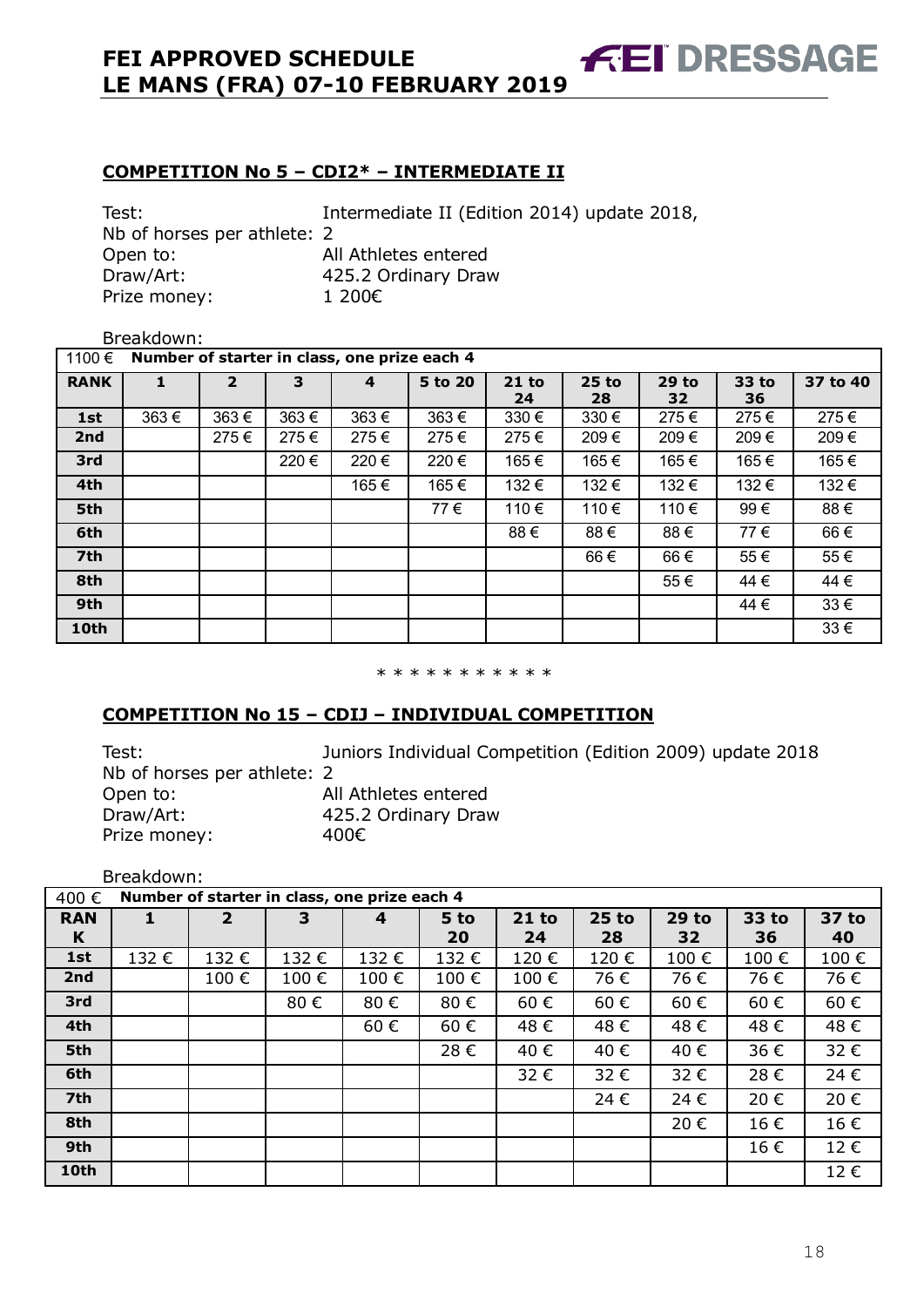**COMPETITION No 18– CDICh – TEAM COMPETITION**

Nb of horses per athlete: 2 Open to: All Athletes entered Draw/Art: 425.2 Ordinary Draw Prize money: In Kind

Test: Children Team Competition (edition 2015), update 2018

**FEI DRESSAGE** 

\* \* \* \* \* \* \* \* \* \*

\* \* \* \* \* \* \* \* \* \*

#### **COMPETITION No 21 – CDIP – INDIVIDUAL COMPETITION**

| Test:                       | Pony Riders Individual Competition (Edition 2012), update<br>2018 |
|-----------------------------|-------------------------------------------------------------------|
| Nb of horses per athlete: 2 |                                                                   |
| Open to:                    | All Athletes entered                                              |
| Draw/Art:                   | 425.2 Ordinary Draw                                               |
| Prize money:                | In Kind                                                           |

\* \* \* \* \* \* \* \* \* \*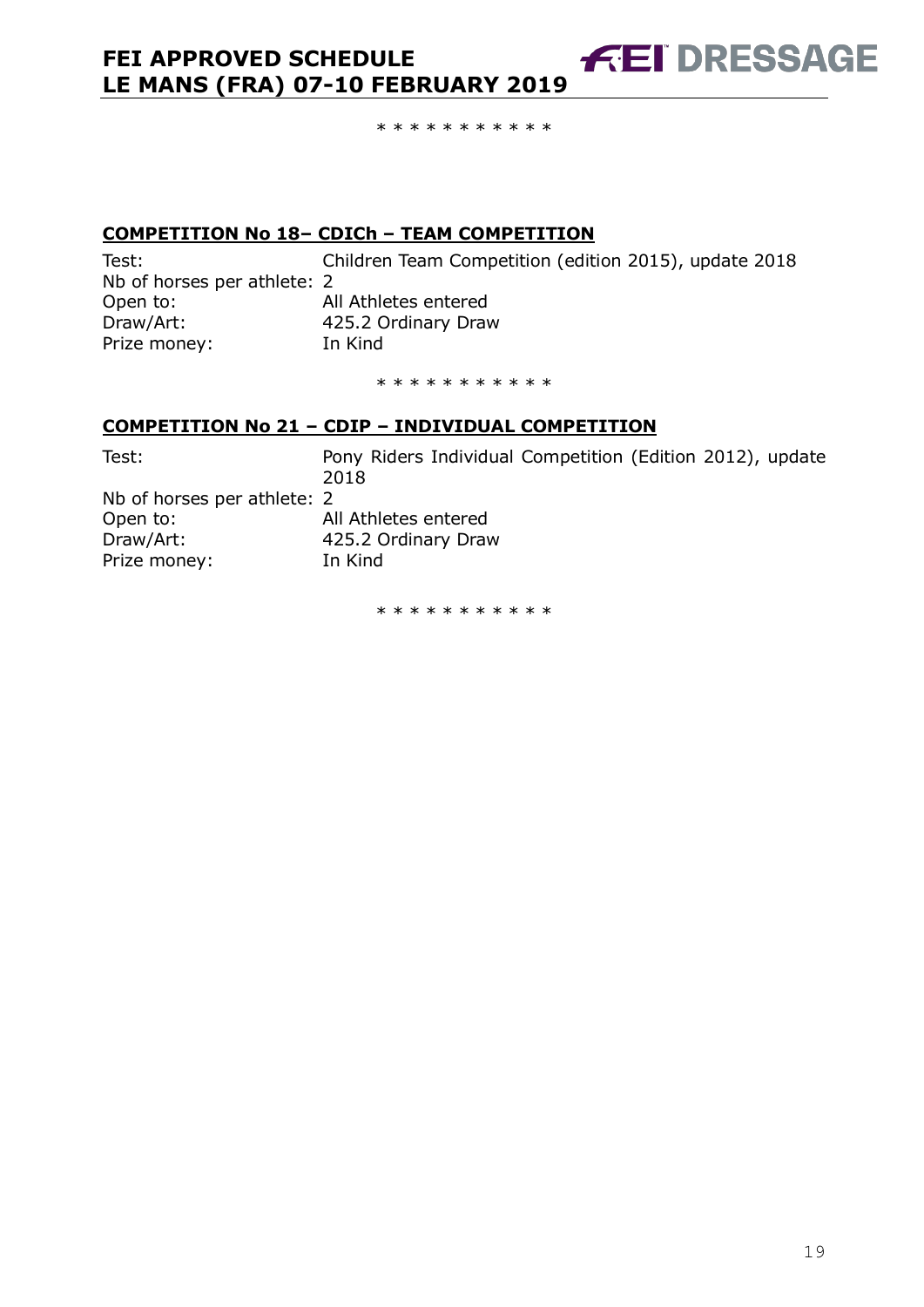**FEI DRESSAGE** 

#### **THIRD DAY: SUNDAY DATE: 10/02/19**

#### **COMPETITION No 13 – CDIY – FREESTYLE TO MUSIC**

| Test:                       | Young Riders Freestyle to Music (Edition 2006, revision<br>2009, update 2017)                                                                      |
|-----------------------------|----------------------------------------------------------------------------------------------------------------------------------------------------|
| Nb of horses per athlete: 1 |                                                                                                                                                    |
| Open to:                    | and compulsory for the best 18 combination of comp. 12 -<br>Individual Competition.                                                                |
| Draw/Art:                   | Draw within groups of five in reverse order of the result of<br>the Individual test (group of riders placed $16-18th$ to start<br>first) Art 425.5 |
| Prize money:                | 700€                                                                                                                                               |

#### Breakdown:

| 700€        | Number of starter in class, one prize each 3 |                |       |       |         |               |  |  |  |
|-------------|----------------------------------------------|----------------|-------|-------|---------|---------------|--|--|--|
| <b>RANK</b> |                                              | $\overline{2}$ |       | 4     | 5 to 15 | $16$ to<br>18 |  |  |  |
| 1st         | 231€                                         | 231€           | 231€  | 231€  | 231€    | 231€          |  |  |  |
| 2nd         |                                              | 175€           | 175€  | 175€  | 175€    | 168€          |  |  |  |
| 3rd         |                                              |                | 140 € | 140 € | 140 €   | 133€          |  |  |  |
| 4th         |                                              |                |       | 105€  | 105€    | 98€           |  |  |  |
| 5th         |                                              |                |       |       | 49€     | 35€           |  |  |  |
| 6th         |                                              |                |       |       |         | 35€           |  |  |  |

#### \* \* \* \* \* \* \* \* \* \* \*

#### **COMPETITION No 10 – CDIU25 – GRAND PRIX 16-25**

| Test:                       | Grand P   |
|-----------------------------|-----------|
| Nb of horses per athlete: 1 |           |
| Open to:                    | All Athle |
| Draw/Art:                   | 425.2.1   |
| Total prize money:          | 1 200€    |

 $Prix$  16-25 (Edition 2009) update 2018 etes entered .a Ordinary Draw

Breakdown:

| 1200€           | Number of starter in class, one prize each 4 |                |       |       |         |         |         |         |       |       |
|-----------------|----------------------------------------------|----------------|-------|-------|---------|---------|---------|---------|-------|-------|
| <b>RANK</b>     |                                              | $\overline{2}$ | 3     | 4     | 5 to 20 | $21$ to | $25$ to | $29$ to | 33 to | 37 to |
|                 |                                              |                |       |       |         | 24      | 28      | 32      | 36    | 40    |
| 1st             | 396 €                                        | 396€           | 396€  | 396€  | 396€    | 360 €   | 360 €   | 300 €   | 300€  | 300 € |
| 2nd             |                                              | 300 €          | 300 € | 300 € | 300 €   | 300 €   | 228€    | 228€    | 228€  | 228€  |
| 3rd             |                                              |                | 240€  | 240€  | 240€    | 180€    | 180€    | 180€    | 180€  | 180€  |
| 4th             |                                              |                |       | 180€  | 180€    | 144 €   | 144 €   | 144 €   | 144 € | 144 € |
| 5th             |                                              |                |       |       | 84€     | 120€    | 120€    | 120€    | 108€  | 96€   |
| 6th             |                                              |                |       |       |         | 96€     | 96€     | 96€     | 84€   | 72€   |
| 7 <sup>th</sup> |                                              |                |       |       |         |         | 72€     | 72€     | 60€   | 60€   |
| 8th             |                                              |                |       |       |         |         |         | 60€     | 48€   | 48€   |
| 9th             |                                              |                |       |       |         |         |         |         | 48€   | 36€   |
| 10th            |                                              |                |       |       |         |         |         |         |       | 36€   |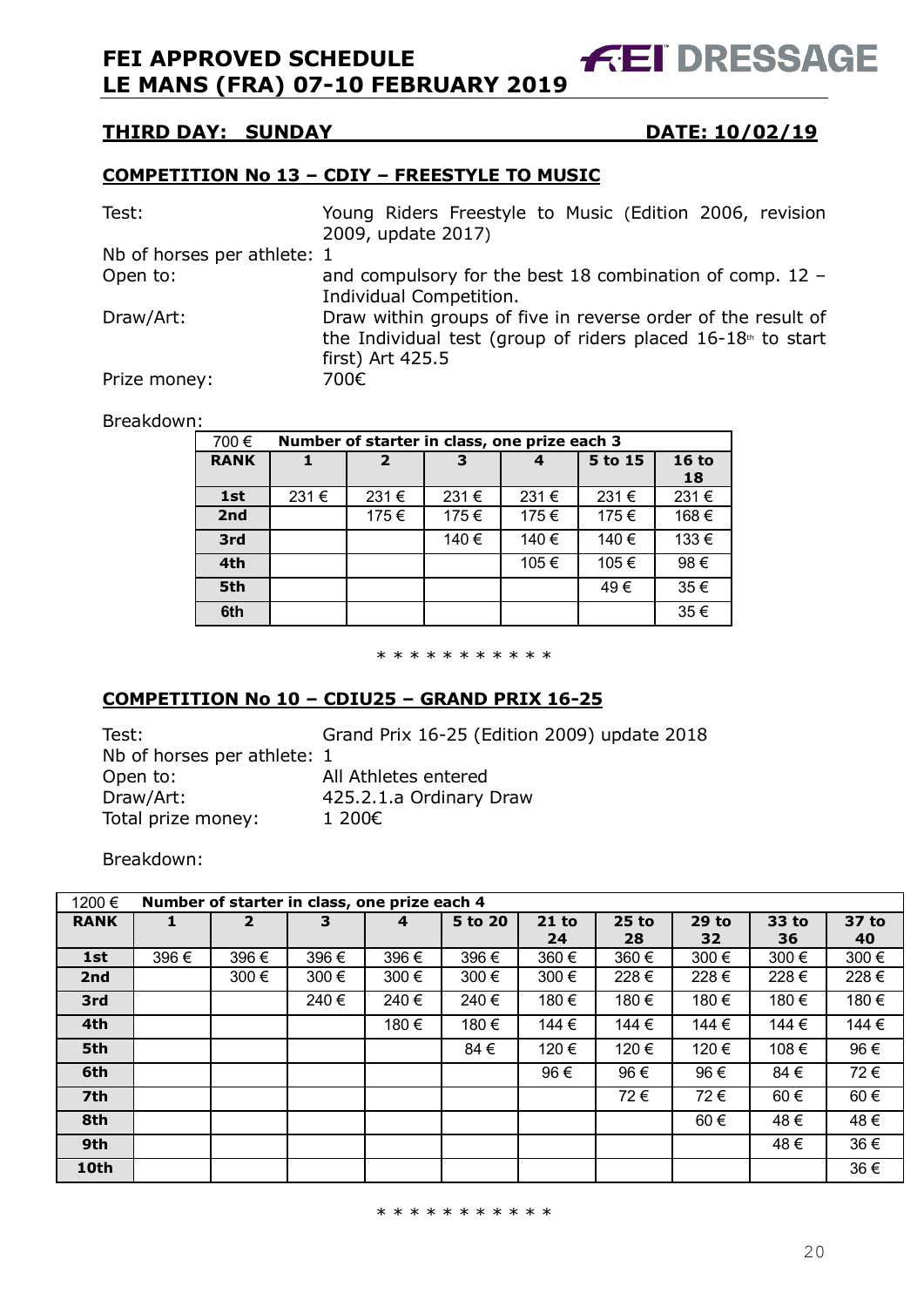## **COMPETITION No 3 – CDI3\* – GRAND PRIX SPECIAL**

| Test:                       | GPS (Edition 2009, revision 2014) update 2018                |
|-----------------------------|--------------------------------------------------------------|
| Nb of horses per athlete: 1 |                                                              |
| Open to:                    | and compulsory for 15 participants, please refer to the      |
|                             | qualification rules page 12.                                 |
| Draw/Art:                   | Draw within groups of five in reverse order of the result of |
|                             | the Grand Prix test Art 425.4                                |
| Prize money:                | 4 000€                                                       |

**FEI DRESSAGE** 

Breakdown:

| . .         |                                              |         |       |       |       |  |  |  |  |
|-------------|----------------------------------------------|---------|-------|-------|-------|--|--|--|--|
| 4000€       | Number of starter in class, one prize each 3 |         |       |       |       |  |  |  |  |
| <b>RANK</b> |                                              | 5 to 15 |       |       |       |  |  |  |  |
| 1st         | 1320€                                        | 1320 €  | 1320€ | 1320€ | 1320€ |  |  |  |  |
| 2nd         |                                              | 1000€   | 1000€ | 1000€ | 1000€ |  |  |  |  |
| 3rd         |                                              |         | 800€  | 800€  | 800€  |  |  |  |  |
| 4th         |                                              |         |       | 600€  | 600€  |  |  |  |  |
| 5th         |                                              |         |       |       | 280€  |  |  |  |  |

\* \* \* \* \* \* \* \* \* \*

#### **COMPETITION No 8 – CDI2\* – INTERMEDIATE I FREESTYLE**

| Test:<br>Nb of horses per athlete: 1 | Intermediate I Freestyle (Ed. 1998, rev. 2009, up. 2017)                                      |
|--------------------------------------|-----------------------------------------------------------------------------------------------|
|                                      |                                                                                               |
| Open to                              | the best 15 combination of competition $7$ – Intermediate I                                   |
| Draw/Art:                            | Draw within groups of five in reverse order of the result of<br>the Individual test Art 425.5 |
| Total prize money:                   | 1 200€                                                                                        |

Breakdown:

| 1200€       | Number of starter in class, one prize each 3 |      |      |      |         |  |  |  |  |
|-------------|----------------------------------------------|------|------|------|---------|--|--|--|--|
| <b>RANK</b> |                                              |      |      |      | 5 to 15 |  |  |  |  |
| 1st         | 396€                                         | 396€ | 396€ | 396€ | 396€    |  |  |  |  |
| 2nd         |                                              | 300€ | 300€ | 300€ | 300€    |  |  |  |  |
| 3rd         |                                              |      | 240€ | 240€ | 240€    |  |  |  |  |
| 4th         |                                              |      |      | 180€ | 180€    |  |  |  |  |
| 5th         |                                              |      |      |      | 84€     |  |  |  |  |

\* \* \* \* \* \* \* \* \* \* \*

#### **COMPETITION No 19– CDICh – INDIVIDUAL COMPETITION**

| Test:<br>Nb of horses per athlete: 1 | Children Individual Competition (Ed. 2014, up. 2018)                                                                                                     |
|--------------------------------------|----------------------------------------------------------------------------------------------------------------------------------------------------------|
| Open to:                             | and compulsory for the best 18 combination of comp. 18 -<br>Team. Competition.                                                                           |
| Draw/Art:                            | Draw within groups of five in reverse order of the result of<br>the Team test (group of riders placed $16-18$ <sup>th</sup> to start first)<br>Art 425.8 |
| Prize money:                         | In Kind                                                                                                                                                  |

\* \* \* \* \* \* \* \* \* \*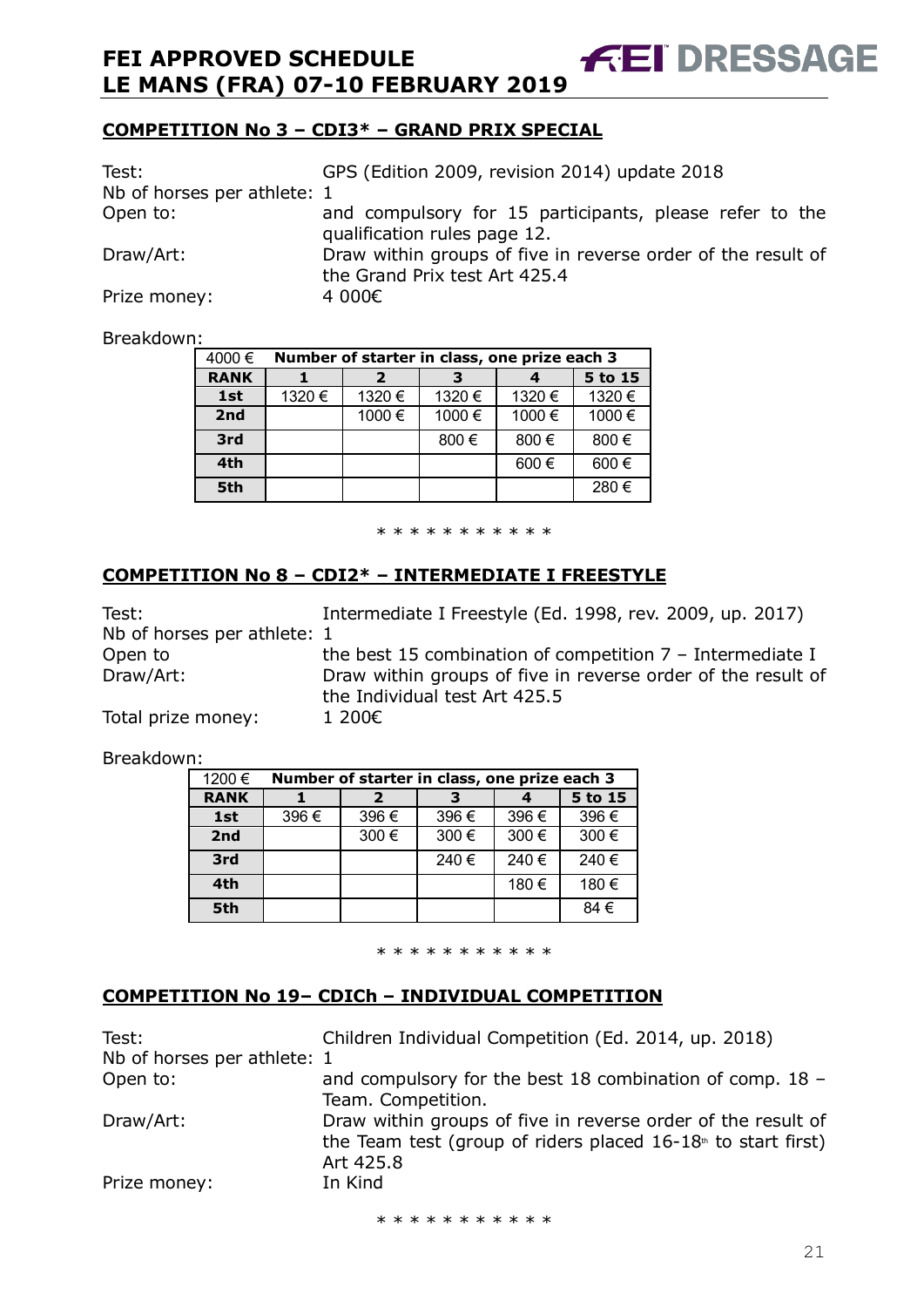#### **COMPETITION No 22 – CDIP – FREESTYLE TO MUSIC**

| Test:                       | Pony Riders Freestyle to music (Edition 2007, revision,<br>2009), update 2017                                                  |
|-----------------------------|--------------------------------------------------------------------------------------------------------------------------------|
| Nb of horses per athlete: 1 |                                                                                                                                |
| Open to:                    | and compulsory for the best 18 combination of comp. 21 -                                                                       |
|                             | Individual Competition.                                                                                                        |
| Draw/Art:                   | Draw within groups of five in reverse order of the result of<br>the Individual test (group of riders placed $16-18th$ to start |
|                             | first) Art 425.5                                                                                                               |
| Prize money:                | In Kind                                                                                                                        |
|                             |                                                                                                                                |

**AET DRESSAGE** 

\* \* \* \* \* \* \* \* \* \* \*

## **COMPETITION No 16 – CDIJ – FREESTYLE TO MUSIC**

| Test:                       | Juniors Freestyle to Music (Ed. 2006, rev. 2009, up. 2017)                                                                                         |
|-----------------------------|----------------------------------------------------------------------------------------------------------------------------------------------------|
| Nb of horses per athlete: 1 |                                                                                                                                                    |
| Open to:                    | and compulsory for the best 18 combination of comp. $15 -$<br>Individual Competition.                                                              |
| Draw/Art:                   | Draw within groups of five in reverse order of the result of<br>the Individual test (group of riders placed $16-18th$ to start<br>first) Art 425.5 |
| Prize money:                | 600 $\epsilon$                                                                                                                                     |

Breakdown:

| 600€        | Number of starter in class, one prize each 3 |      |      |      |         |           |
|-------------|----------------------------------------------|------|------|------|---------|-----------|
| <b>RANK</b> |                                              | 2    | з    | 4    | 5 to 15 | $16 - 18$ |
| 1st         | 198€                                         | 198€ | 198€ | 198€ | 198€    | 198€      |
| 2nd         |                                              | 150€ | 150€ | 150€ | 150€    | 144 €     |
| 3rd         |                                              |      | 120€ | 120€ | 120€    | 114€      |
| 4th         |                                              |      |      | 90 € | 90€     | 84€       |
| 5th         |                                              |      |      |      | 42€     | 30€       |
| 6th         |                                              |      |      |      |         | 30€       |

\* \* \* \* \* \* \* \* \* \* \*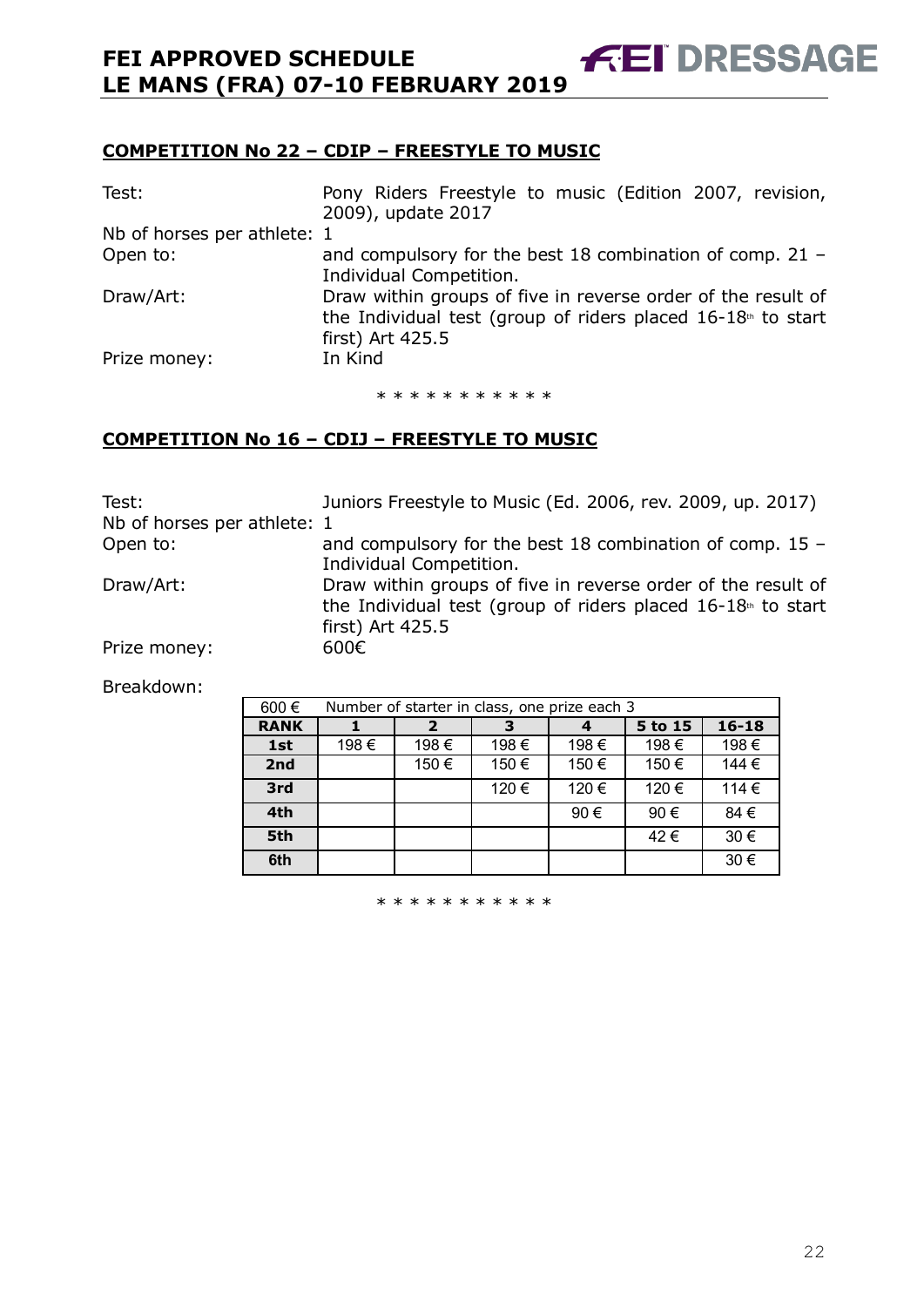# **X. FACILITIES OFFERED**

## **1.ATHLETES**

## **Accommodation.**

Hotel: Le Mans Country Club, 4\* Address: Chateau de la ragoterie, 72530 Yvre l'eveque Telephone: +33 243 821 100

Hotel Novotel, 4\* Address: Boulevard robert schuman, 72100 Le Mans Telephone : +33 243 852 680

• Flat and cottage to rent on the spot : http://pole-europeen-du-cheval.com/hebergements-hotels-chambres-d-hotes/ Contact: Karine, k.lemoine@pec-lemans.com Telephone: +33 243 896 693

• Sanytary and Showering on the spot At the expense of: The Organiser  $\Box$  or the Athlete  $\boxtimes$ Accommodated (bed and breakfast) from 07/02/19 to 10/02/19

## **Meals.**

At the expense of: The Organiser  $\Box$  or the Athlete  $\boxtimes$ Meals provided from 07/02/19 to 10/02/19

## **2.GROOMS**

## **Accommodation.**

Requests for accommodation must be sent with entries. Accommodation will be at the cost of: The Organiser  $\Box$  or the Athlete  $\boxtimes$ from 07/02/19 to 10/02/19

## **Meals.**

At the expense of: The Organiser  $\Box$  or the Athlete  $\boxtimes$ Meals provided from 07/02/19 to 10/02/19

**N.B.** Organiser's must provide proper sanitary conditions. The showering facilities should be sufficient for both male and female grooms with hot and cold water. Shower facilities as well as restrooms should at all times be in a state of cleanliness.

**FEI DRESSAGE**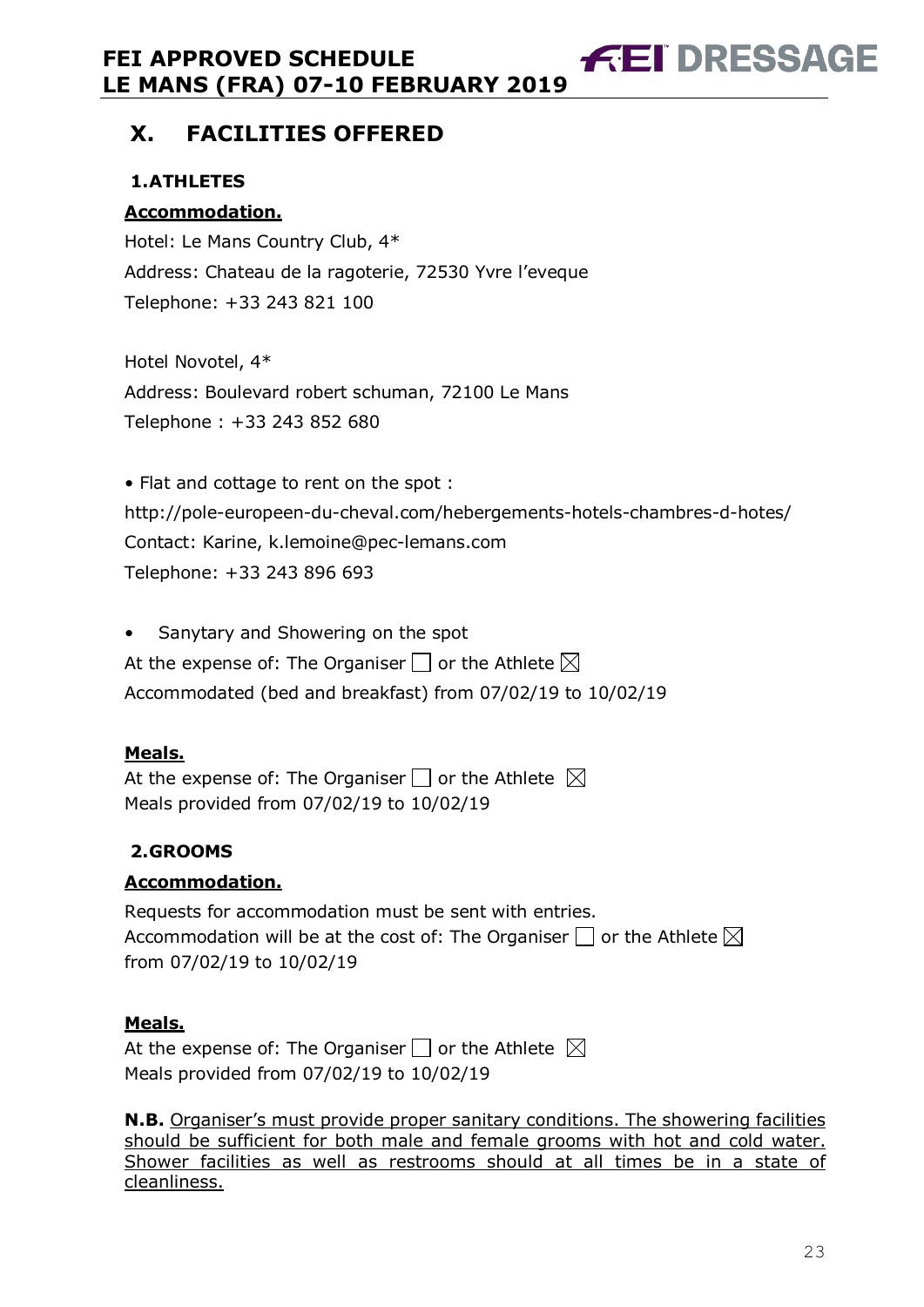# **XI. LOGISTICAL/ADMINISTRATIVE/TECHNICAL INFORMATION**

**FEI DRESSAGE** 

**1.DRAW** 

Location of the draw: Sport Office

## **2.COMPETITION ARENA(S)**

Total dimensions:

GRAND HALL:

| Total dimensions: | 70x44                                       |
|-------------------|---------------------------------------------|
| Type of Footing:  | Sand (Toubin & Clement)                     |
|                   | (Competition arena - dimensions: 20 x 60 m) |

MANEGE ORANGE:

| Total dimensions: | 70x30                                       |
|-------------------|---------------------------------------------|
| Type of Footing:  | Sand (Toubin & Clement)                     |
|                   | (Competition arena - dimensions: 20 x 60 m) |

## **3.PRACTICE ARENA(S)**

Dimensions: DÉTENTE GRAND HALL: Total dimensions : 70x20 Type of Footing: Sand (Toubin & Clement) (Competition arena - dimensions: 20 x 60 m)

DÉTENTE MANEGE ORANGE Total dimensions : 70x20 Type of Footing: Sand (Toubin & Clement) (Competition arena - dimensions: 20 x 60 m)

## **4.STABLES**

Size of boxes:  $3 \text{ m} \times 3 \text{ m}$  (minimum  $3 \text{ m} \times 3 \text{ m} + 20 \%$  3m  $\times$  4m)

Training Horses boxes and Tack box only upon request (Limited number) and must be booked before Monday 4 February 2019 by email to:

Marie H : csimarieh@gmail.com

and/or

Angelique : angelique.boulerie@gmail.com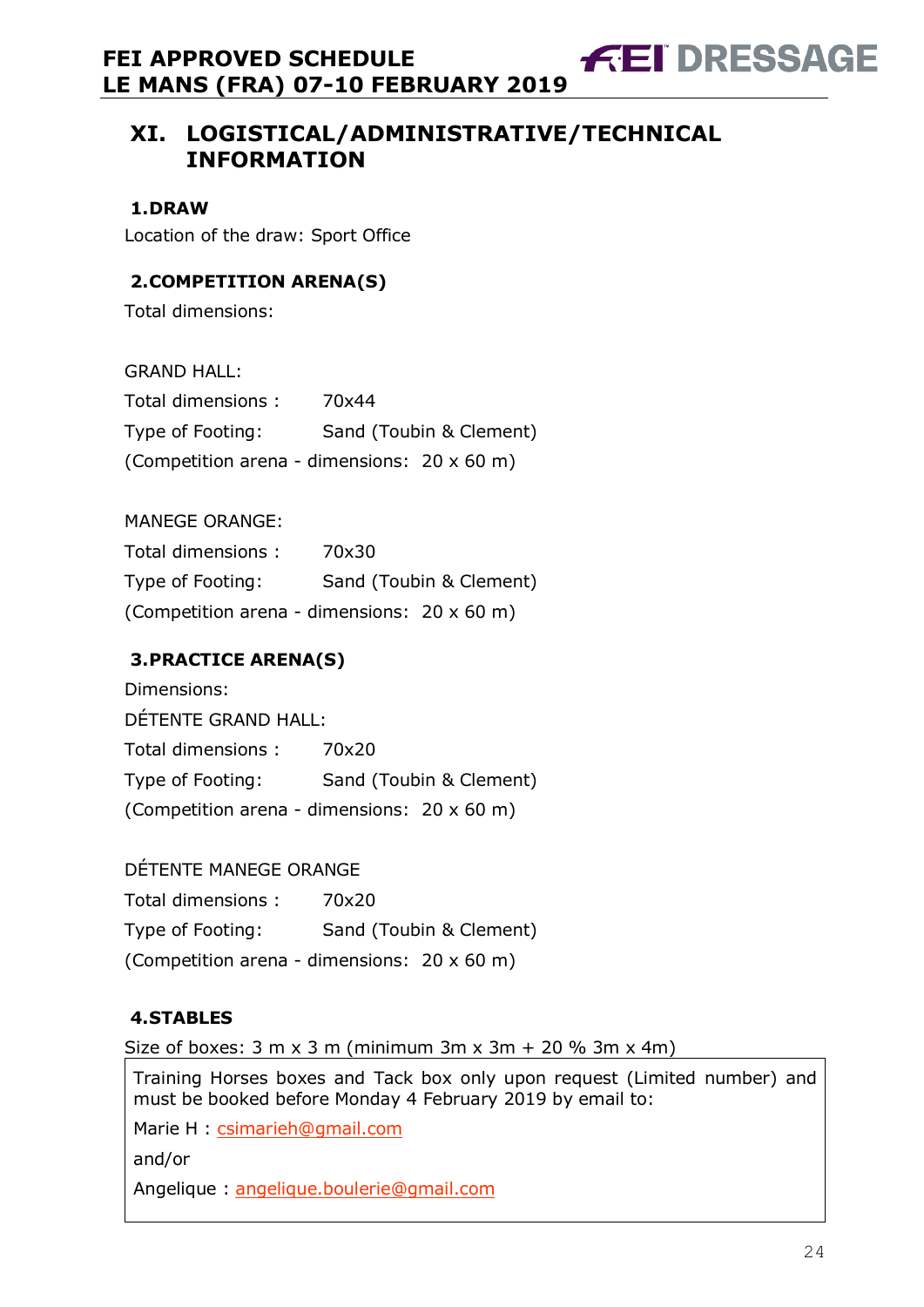## **5.SCORING PROVIDER / TIMING PROVIDER**

Name contact person: Association des Bouleries

Contact email: csimarieh@gmail.com

The FEI may require to be provided with real time results data feed of your events according to FEI requirements; in this case you and your provider will be informed accordingly.

**FEI DRESSAGE** 

## **6.AVERAGE SCORE / OPEN SCORING**

Average Score and Open Scoring: Yes  $\Box$  No  $\boxtimes$ 

## **7.PRIZE GIVING CEREMONY**

The number of athletes required to present themselves for the prize-giving ceremony of each competition is 8

## **8.ADVERTISING ON ATHLETES AND HORSES**

The athletes are authorised  $\boxtimes$  not authorised  $\Box$  to carry the logo of their personal sponsor. The Chief Steward will check that the advertising and publicity on athletes and horses complies with Article 135 of the General Regulations.

## **9.TICKETING**

Are you selling ticket for spectator to attend your event: Yes  $\Box$  No  $\boxtimes$ 

## **10. BETTING**

Betting will be authorised by the Organiser. Yes  $\Box$  No  $\boxtimes$ 

## **11. TRANSPORT REIMBURSMENT HORSES / PONIES**

Transport expenses to be paid by:

The Organiser  $\Box$  at entries ber km or the Athlete  $\boxtimes$ 

## **12. WELCOME**

The time and date of arrival of athletes, horses and their means of transport must be given to the Organiser in order to facilitate them on arrival.

## **13. LOCAL TRANSPORTATION - ARRANGEMENTS FROM HOTEL TO SHOWGROUNDS**

Walking distance  $\Box$ 

Organiser Shuttle Service

Public Transport  $\Box$  to be paid by the Organiser  $\Box$  or the Athlete  $\boxtimes$ 

If paid by Athlete approximate cost per round trip:

Taxi:  $\boxtimes$  to be paid by the Organiser  $\Box$  or the Athlete  $\boxtimes$ .

If paid by Athlete approximate cost per round trip: 50€

Other: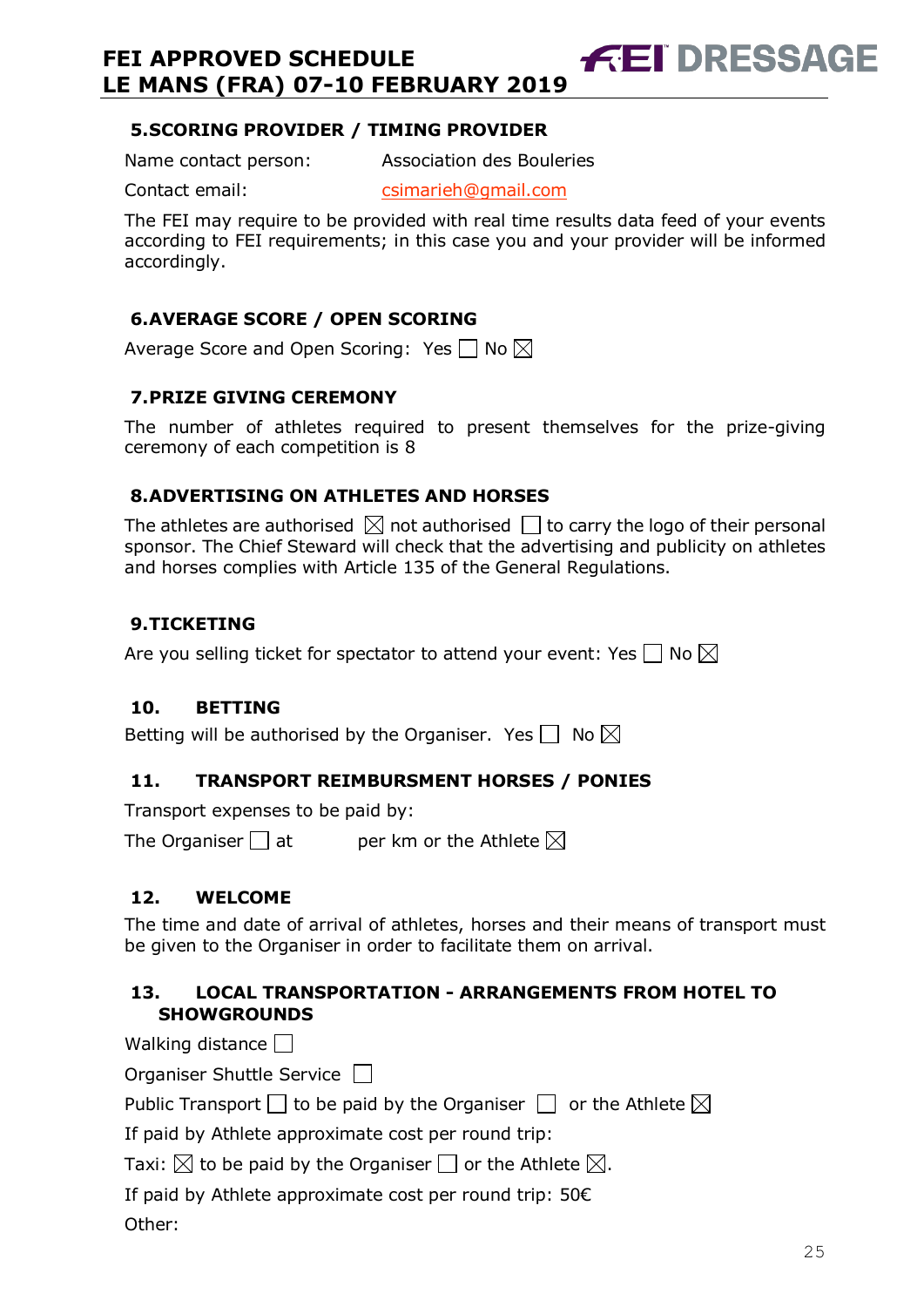## **14. ENTRY RIGHT TO SHOWGROUNDS/ACCREDITED PERSONS**

Entry right to the stable area acc. to FEI Veterinary Regulations Art. 1008-1009.

**FEI DRESSAGE** 

#### NUMBER ACCREDITED PERSONS:

| Athlete: |                                                                      |
|----------|----------------------------------------------------------------------|
| Partner: |                                                                      |
| Groom:   |                                                                      |
|          | Horse Owner: 2 two (2) accreditations per horse acc. to FEI Passport |
| Other:   |                                                                      |

## **15. SUSTAINABILITY**

Please consider the environment when organising an FEI Event. Please find useful information on FEI Sustainability here: http://inside.fei.org/fei/your-role/organisers/handbook

# **XII. VETERINARY MATTERS**

#### **1.CUSTOMS FORMALITIES**

| Name:          | DDPP de la Sarthe.                                        |
|----------------|-----------------------------------------------------------|
| Address:       | 19 Boulevard Paixhans, CS 91631, 72016 Le Mans Cedex 2    |
| Telephone:     | +33 272 164 343                                           |
| Email:         | dpp@sarthe.gouv.fr                                        |
| Opening hours: | Du Lundi au Vendredi: 8h45-12h / 13h45-16h30 (ven. 16h00) |

Please contact Marie H at csimarieh@gmail.com at least Monday 15 October 2019, otherwise it won't be possible to have health paper.

#### **2.HEALTH REQUIREMENTS**

#### **GENERAL**

In accordance with the FEI Code of Conduct for the Welfare of the Horse it is imperative that all Horses at FEI Events are physically fit and free from infectious disease before being allowed to compete.

#### **ENTRY OF HORSES**

Required health tests and vaccinations: N/A Quarantine period: N/A Specimen Import Licence applied: N/A

#### **3.NATIONAL REQUIREMENTS**

N/A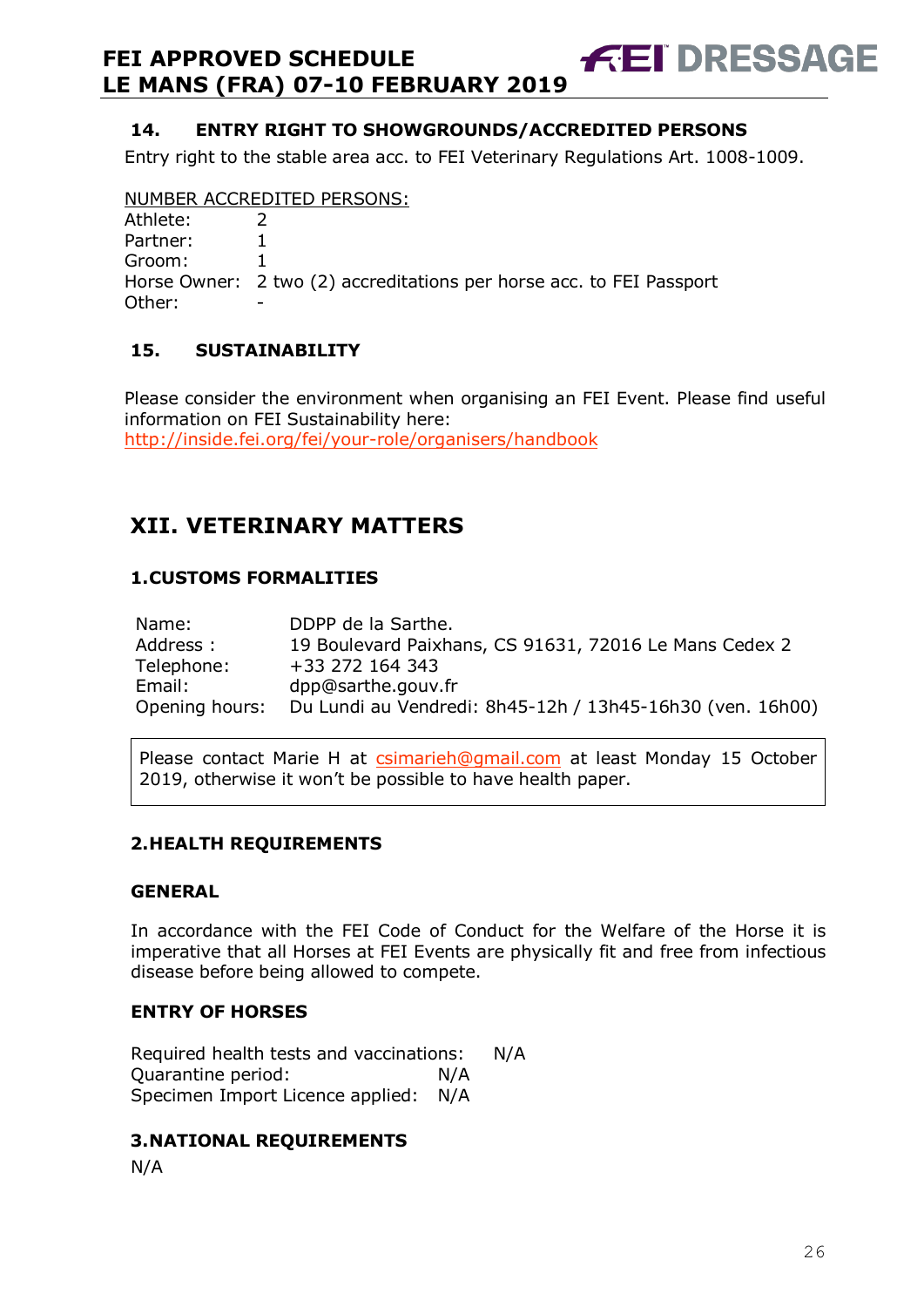#### **4.PONIES**

FEI Veterinary Regulations, Chapter IX: For all Pony Events, Ponies must be available for Pony Measurement if requested by the FEI.

**FEI DRESSAGE** 

#### **5.INJURY SURVEILLANCE**

FEI Veterinary Regulations, Chapter VIII: Horses participating in FEI Events are subject to injury surveillance protocols; and in the event of fatality, a post mortem examination.

#### **6.TRANSPORT OF HORSES**

Horses must be fit to travel and be transported in suitable vehicles. Any government requirements for disease testing and control must be requested well in advance, to ensure that the horse is in compliance by the time of arrival at the border of the country where the Event is taking place. athletes, or their representatives, have the responsibility to comply with national legislation in both their country of origin and the host nation of the Event. Where necessary athletes must contact local government authorities or veterinary advisors for information regarding animal health requirements and transport legislation. Within the European Union (EU), this includes EU Council Regulation (EC) No 1/2005 concerning the protection of animals during transport within the Member States of the EU.

## **7.VENUE ARRIVAL INFORMATION & FITNESS TO COMPETE**

#### **7.1 PASSPORTS. FEI General Regulations Article 137**

#### **For all issues relating to FEI Horse Passports/FEI Recognition Cards please contact your National Federation.**

All Horses competing at FEI Events must be registered with the FEI.

FEI Passports or FEI Recognition Cards (for those Horses with a national passport approved by the FEI) are compulsory for FEI Events.

NB: Horses entered in CIMs in their country of residence are not required to have an FEI Passport or FEI Recognition Card but must be properly registered with the FEI and identifiable (GRs 137.2).

Athletes who do not present a Horse's Passport and/or Recognition Card, or one that is not correctly validated or fail to meet other passport requirements will be **subject to Sanctions in accordance with Annex VI of the FEI Veterinary Regulations** and may not be allowed to compete.

**NB** for Horses permanently resident in a Member State of the European Union: all Horses must have a national EU passport in compliance with EU Regulations to which a FEI Recognition card is applied. The exception to this being Horses in possession of an FEI passport which has been continually revalidated without interruption.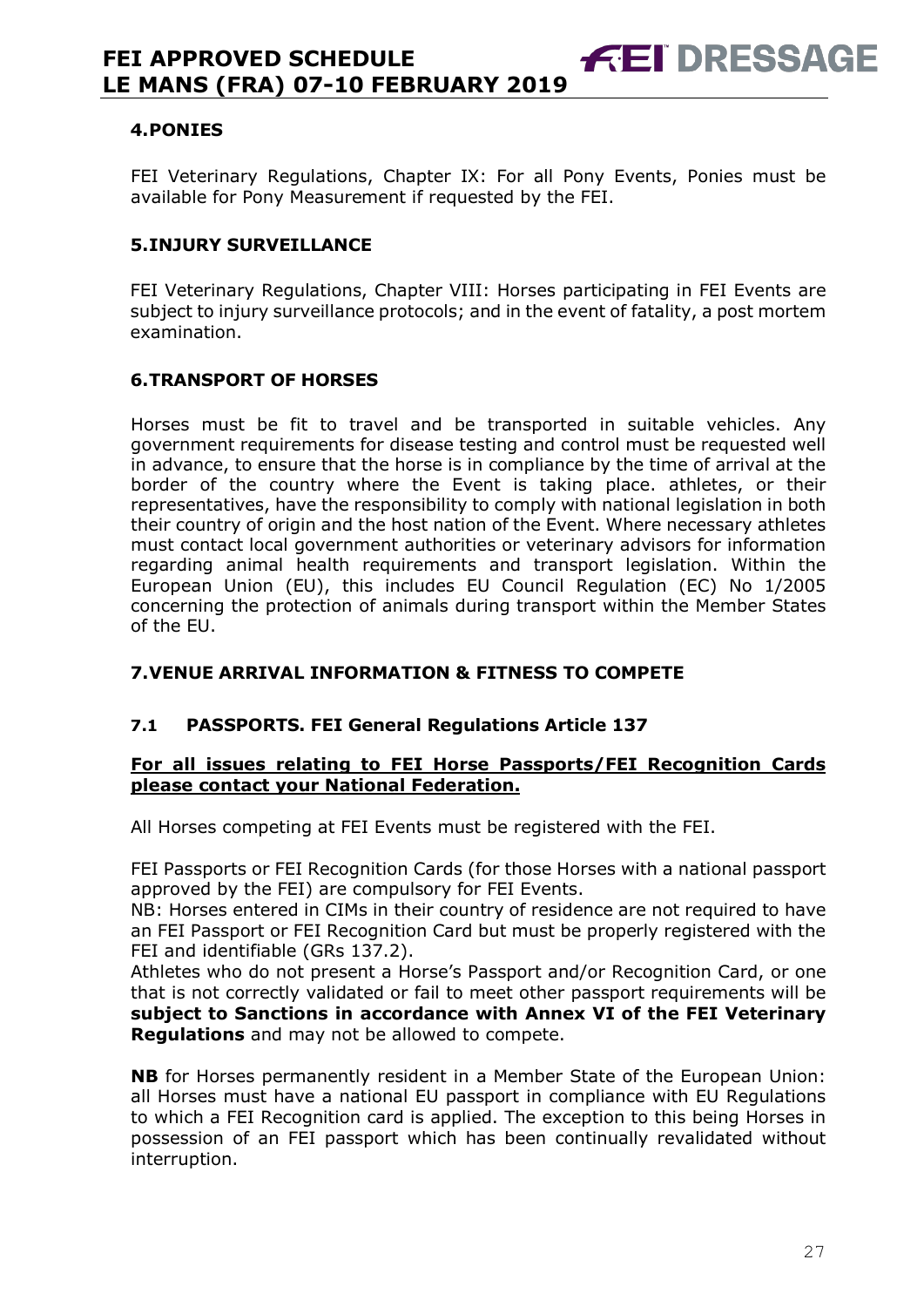#### **7.2 VACCINATIONS - EQUINE INFLUENZA. FEI Veterinary Regulations Article 1003**

**FEI DRESSAGE** 

Horses competing at FEI Events must comply with the requirements for Equine Influenza vaccination in accordance with the Veterinary Regulations and as summarised below.

| <b>VACCINATION</b>    | <b>PROTOCOL</b>                                                    | <b>ELIGIBILITY TO ENTER</b><br><b>VENUE</b>                 |  |  |
|-----------------------|--------------------------------------------------------------------|-------------------------------------------------------------|--|--|
| <b>Primary Course</b> | $1st$ Vaccination: day 0<br>2 <sup>nd</sup> Vaccination: day 21-92 | May compete 7 days after the<br>2 <sup>nd</sup> Vaccination |  |  |
|                       |                                                                    |                                                             |  |  |
| <b>First Booster</b>  | Within 7 months of the 2nd                                         | May compete for 6 months +21                                |  |  |
|                       | vaccination of the<br>Primary                                      | days after the 2 <sup>nd</sup> vaccination of               |  |  |
|                       | Course                                                             | the Primary Course                                          |  |  |
|                       |                                                                    | Must not compete in the 7 days                              |  |  |
|                       |                                                                    | after receiving a vaccination                               |  |  |
|                       |                                                                    |                                                             |  |  |
|                       |                                                                    |                                                             |  |  |
| <b>Boosters</b>       | <b>MINIMUM:</b> within one year of                                 | Must have been vaccinated                                   |  |  |
|                       | previous booster vaccination                                       | within 6 months $+21$ days                                  |  |  |
|                       | IF COMPETING: must be in                                           | before arriving at the Event                                |  |  |
|                       |                                                                    |                                                             |  |  |
|                       | the 6 months $+21$ days of the                                     | Must not compete in the 7 days                              |  |  |
|                       | booster previous vaccination                                       | after receiving a vaccination                               |  |  |

All FEI registered Horses intending to compete at FEI Events (including CIMs) must be vaccinated against Equine Influenza in accordance with these VRs. The exception being if the applicable domestic legislation prevents the use of Equine Influenza vaccines within the relevant territory

#### **7.3 EXAMINATION ON ARRIVAL. FEI Veterinary Regulations Article 1031**

On arrival at an Event venue, all Horses must undergo an examination by a veterinarian to confirm their identification from their passport and micro-chip ID (where present), their vaccination status and general health. To protect all horses attending events, any Horse with a questionable health status concerning vaccination, disease or other concerns, must be stabled within the isolation facilities provided by the Organising Committee pending a decision on entering the venue.

#### **7.4 HORSE INSPECTIONS. FEI Veterinary Regulations Articles 1034- 1042**

All Horses will be assessed for their fitness to compete during the Horse Inspection. Any Horse demonstrating questionable fitness may be referred to the Holding Box for further veterinary examination. Horses not deemed fit to compete by the Inspection Panel will not be permitted to compete.

#### **7.5 LIMB SENSITIVITY EXAMINATION. FEI Veterinary Regulations Articles 1048-1053**

All Horses are subject to examination under the protocol for abnormal limb sensitivity throughout the period of an Event, including, but not limited to, between rounds and before the Jump Off. Horses may be examined once or on multiple occasions during the Period of an Event.

Horses may be selected for examination under the protocol randomly or they may be targeted. All Horses selected to be tested must submit promptly to the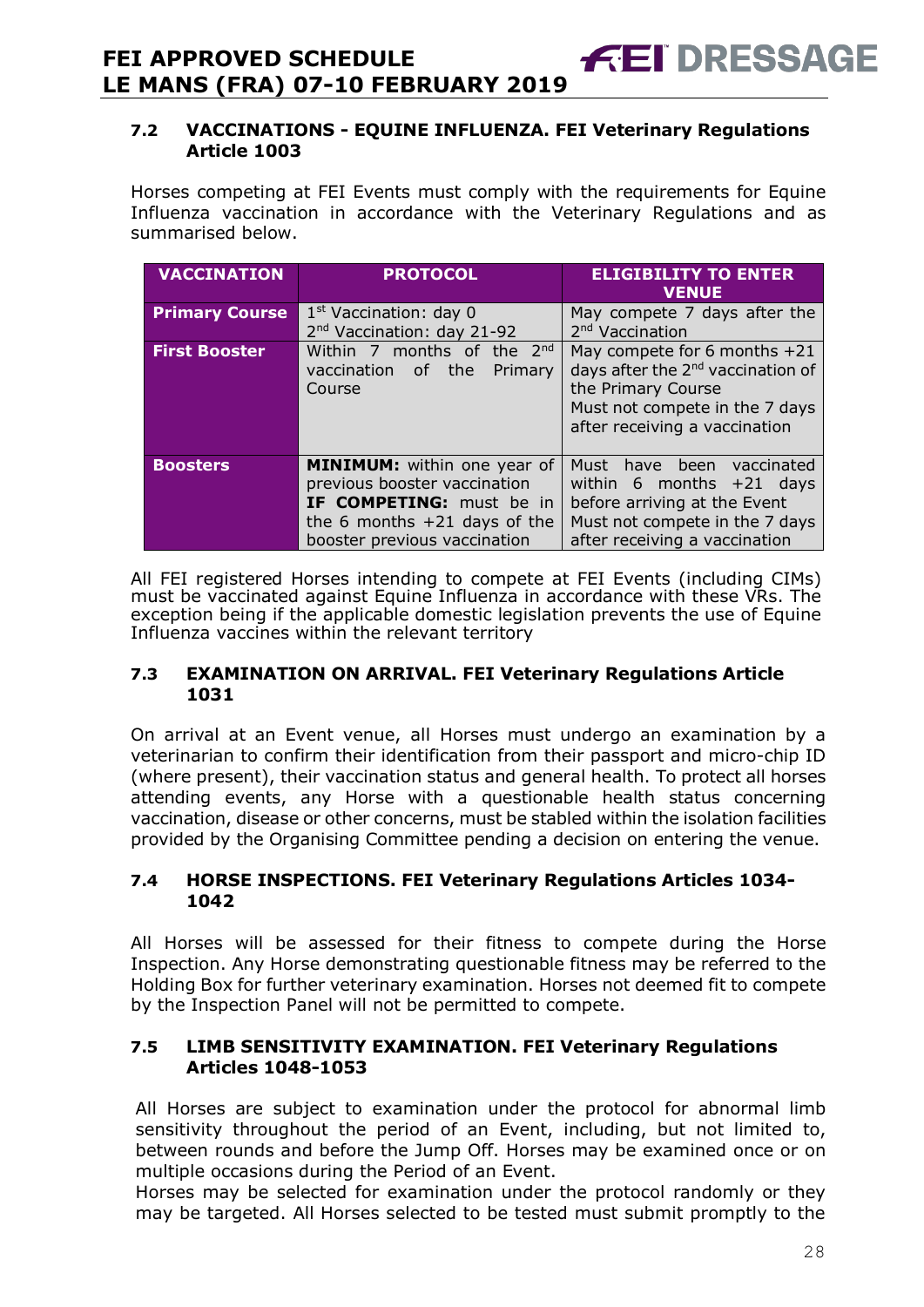examination or are subject to immediate disqualification. There is no obligation to examine any specific number of Horses at an Event.

**FEI DRESSAGE** 

#### **8. EQUINE ANTI-DOPING AND CONTROLLED MEDICATION PROGRAMME (EADCMP). FEI Regulations, Chapter VII**

## **8.1 SAMPLING. FEI Veterinary Regulations Chapter VII**

All horses competing at FEI Events may be subject to sampling for the presence of Prohibited Substances in accordance with the Anti-Doping and Controlled Medication Regulations (EADCMRs). Horses may be selected for sampling in accordance with obligatory testing, targeted or random sampling procedures. Refer to FEI Financial Charges for details of fees relating to Equine and Human Anti-Doping program (EADCMP), which OCs/NFs have the right to charge to the athlete (applicable for all FEI events worldwide).

## **8.2 ELECTIVE TESTING. FEI Veterinary Regulations Article 1058**

Elective Testing may be carried out prior to an Event to check for the presence of prohibited substances. Please refer to https://inside.fei.org/fei/cleansport/horses for information and details.

# **XIII. HUMAN ANTI-DOPING**

Athletes can be tested at any FEI Event, by the FEI or by other Anti-Doping Organisations with Testing jurisdiction. Organisers will have the responsibility to provide facilities and staff/volunteers to facilitate such Testing if requested by the FEI as outlined in article 22.3 of the FEIs' Anti-doping Rules for Human Athletes (ADRHA).

The ADRHA rules are published on the FEI's website at http://inside.fei.org/content/anti-doping-rules

# **XIV. ADDITIONAL INFORMATION**

## **1.INSURANCES AND NATIONAL REQUIREMENTS**

Equestrian sports involve inherent dangerous risks. To the greatest extent permitted by law, the FEI and the FEI Event Organiser shall NOT be liable for any damages relating to loss of property or injury of any kind to Athletes, Owners, Support Personnel or Horses at or in connection with an FEI Event and the FEI expressly excludes all such liability.

## **1.1 ATHLETES, OWNERS AND SUPPORT PERSONNEL**

## **1.1.1 Personal Accident and Health Insurance**

It is your responsibility as an Athlete/Owner/ Support Personnel to ensure that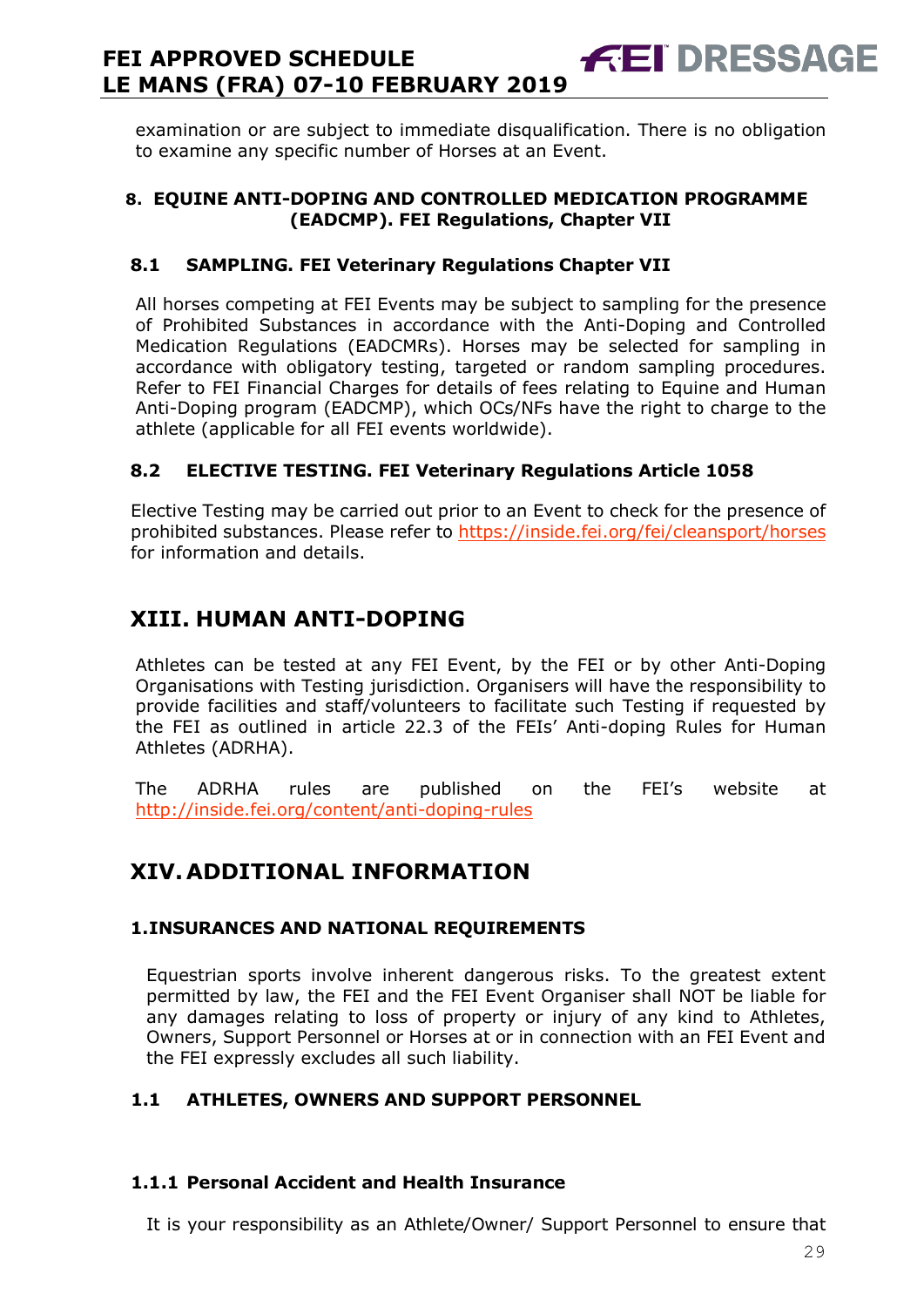you have adequate personal accident insurance in place to cover your participation at FEI Events and in particular to insure against any personal injury or medical expenses arising from an accident, injury or illness which may occur at a FEI Event.

**FEI DRESSAGE** 

You should check with your National Federation to confirm if your National Federation's insurance policy (if any) covers personal accidents and/or illnesses which may occur when you are attending at/participating in FEI Events.

If your National Federation does not have a personal accident/health insurance policy or if the National Federation's insurance policy does not cover personal accident or health claims, then you should obtain your own personal accident and health insurance policy to cover your attendance/participation at FEI Events.

#### **1.1.2 Personal Property Insurance**

You should also ensure that you are insured against property loss, theft or damage which may occur at an FEI Event.

Again, the advice is to check with your National Federation to confirm if they have an insurance policy in place which would cover you in case of such property loss, theft or damage. If not, then you should obtain your own personal property insurance to cover such situations.

#### **1.1.3 Press Equipment**

Press equipment and other items left in the Press workroom, Press lockers, the Press Tribune or anywhere on the showgrounds are left entirely at the owner's risk. The Organising Committee does not accept any responsibility for any loss or damage to such equipment or items. Members of the Press are advised not to leave any equipment or personal items unattended.

## **1.2 ATHLETES AND OWNERS**

#### **1.2.1 Third Party Liability Insurance**

As an Athlete/Owner you are personally responsible for damages to third parties caused by you, your employees, Support Personnel, your agents or your Horses. You are, therefore, strongly advised to take out third-party liability insurance providing full coverage in relation to FEI Events at home and abroad, and to keep the policy up to date.

The FEI and the Organiser will NOT be responsible for any damage caused to third parties by you, your employees, Support Personnel, your agents or your Horses.

#### **1.2.2 Additional Liability Information**

N/A

#### **1.2.3 Horse Insurance**

As an Owner you should ensure that your Horses are adequately insured against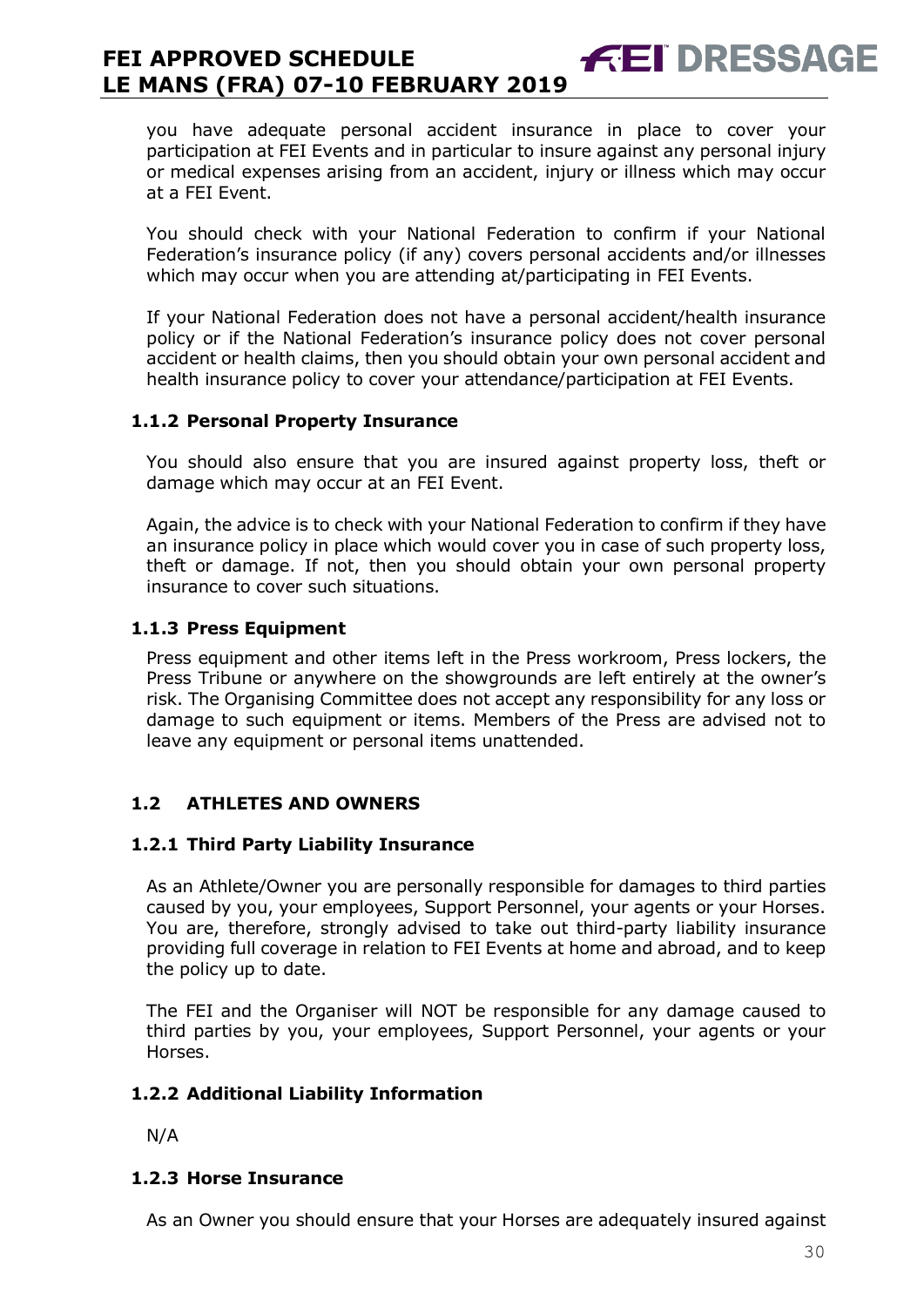any injuries or illnesses they may sustain while participating at a FEI Event.

**ÆET DRESSAGE** 

#### **2.PROTESTS/APPEALS**

To be valid, all Protests and Appeals must be made in writing and accompanied by a deposit of CHF 150.- or equivalent. Protest and appeal forms are available on the FEI website: Protest: http://inside.fei.org/sites/default/files/FEI%20Protest%20Form.pdf Appeal: http://inside.fei.org/sites/default/files/FEI%20Appeal%20Form.pdf

#### **3.DISPUTES**

In the event of any discussion concerning the interpretation of the schedule (in translated languages), the English version will be decisive.

#### **4.MODIFICATION TO SCHEDULE**

In exceptional circumstances, together with the Approval of the Chefs d'Equipe, host NF delegate, if any, and the Ground Jury, the OC may change the schedule in order to clarify any matters arising from an omission or due to unforeseen circumstances. Any such changes must be notified to all Athletes and Officials as soon as possible and they must be reported to the FEI by the Foreign Judge.

#### **5.ADDITIONAL INFORMATION FROM THE ORGANISER**

- DOGS Must be on Leashed.
- Free access to electricity trucks
- Entry Fees Payment:

Entry fees: Balance will be made between entry fees and prize money after the last class of each CDI. Prize Money will be paid to riders by cash (under 1 000€ and if possible) or by bank transfer around max 10 days after the show - a bank account number to SEPA standards must be delivered to the show office the day of your registration.

• Entry Fees can only be paid by cash or CB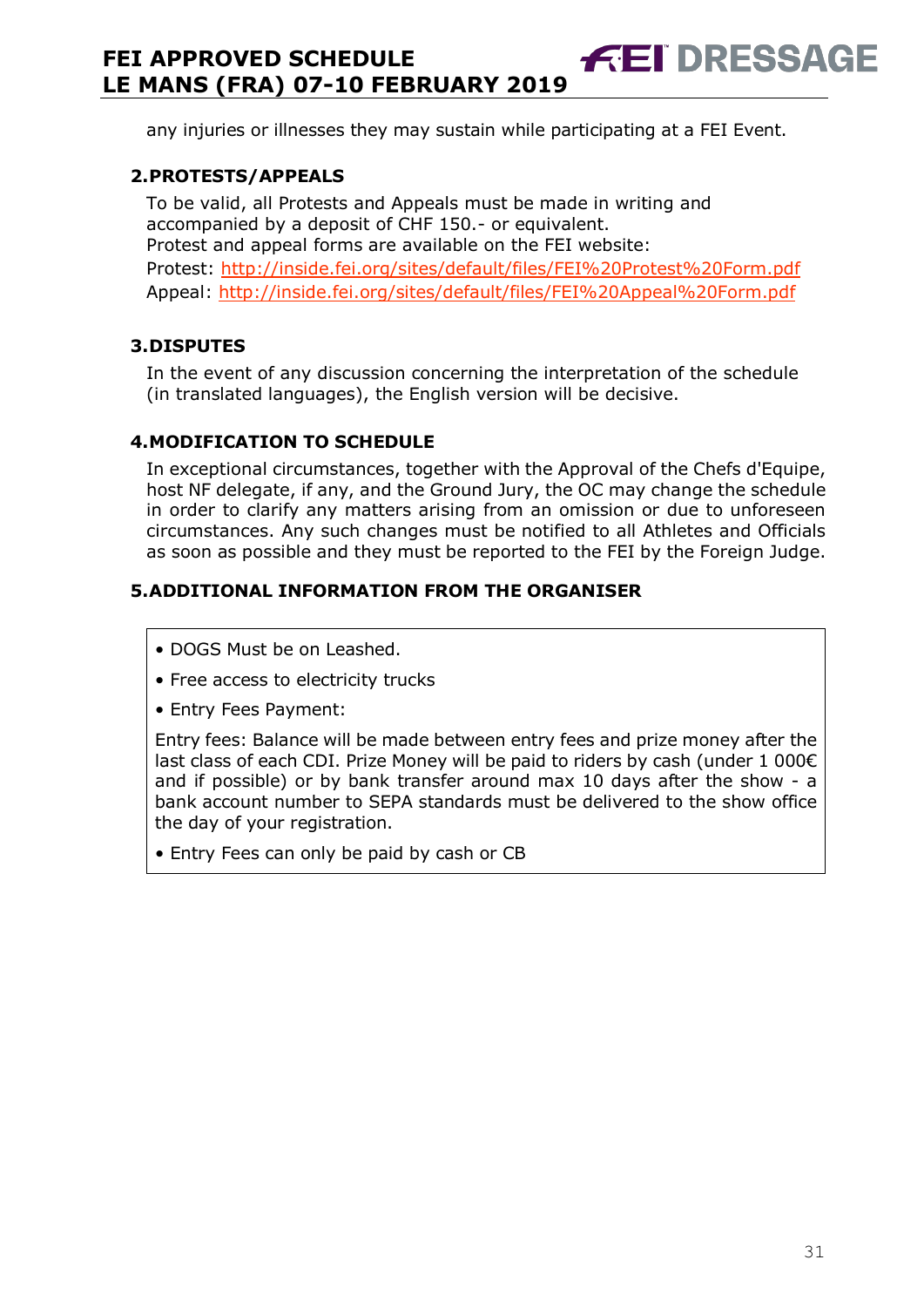## **Age of Athletes and Horses according to the Event's Category:**

| <b>Event's Category</b>               | <b>Age of Athletes</b>                                   | <b>Age of Horses</b>        |
|---------------------------------------|----------------------------------------------------------|-----------------------------|
| <b>Grand Prix/Grand Prix Special/</b> | As of 16 <sup>th</sup> vear                              | Min 8 y.o.                  |
| <b>Grand Prix Freestyle/</b>          |                                                          |                             |
| Intermediate II/Intermediate          |                                                          |                             |
| A/ Intermediate B                     |                                                          |                             |
| <b>Prix St. Georges/Intermediate</b>  | As of 16 <sup>th</sup> year                              | Min. 7 y.o.                 |
| I/ Intermediate I Freestyle           |                                                          |                             |
| CH-Y/CDIY/CDIOY                       | As of $16th$ year to end $21st$ year                     | Min. 7 y.o.                 |
| CH-J/CDIJ/CDIOJ                       | As of $14th$ year to end $18th$ year                     | Min. 6 y.o.                 |
| CH-P/CDIP/CDIOP                       | As of $12^{th}$ year to end $16^{th}$ year               | Min. 6 y.o.                 |
| CH-Ch/CDICh/CDIOCh                    | As of $12th$ year to end $14th$ year                     | Min. 6 y.o.                 |
| CH-U25/CDIU25/CDIOU25                 | As of 16 <sup>th</sup> year to end 25 <sup>th</sup> year | Min. 8 y.o.                 |
| <b>CDIAm</b>                          | As of 26 <sup>th</sup> vear                              | Min. 7 y.o.                 |
|                                       |                                                          | Medium tour Min. 8 y.o.     |
| <b>CDIYH</b>                          | As of $16th$ year                                        | Min. $5 y.o. - Max. 7 y.o.$ |
| CH-M-YH-D                             | As of 16 <sup>th</sup> year                              | 5 y.o. / 6 y.o. / 7 y.o.    |

## **DEDUCTIONS FROM PRIZE MONEY AT COMPETITIONS:**

Full details of any deductions from prize money must be outlined in the schedule. This includes government taxes. If it is necessary for Organisers to deduct such taxes, they must provide participants with an official form indicating the amount of tax deducted.

The tax form must be provided to the athletes upon arrival and returned to the Organiser prior to departing.

The settlement of amounts owed by the organising committee for foreign riders will be based forward Art.130.2. Gains will be distributed, at the latest, at the end of the last race of the competition.

The Art. 30.II of the Finance Act for 1990, amending Ar. 182.B in January 1990, exposes persons domiciled outside France for artistic or athletic, supplied or used in France, restraint the specific source of 15% subject to the provisions of the international Conventions.

To be exempted from it, rider should provide a certificate proving a payment of its taxes in France. Without it, this taxes must be paid

The OC could also pay prize money by bank transfer. An Iban / Particulars of bank account will be necessary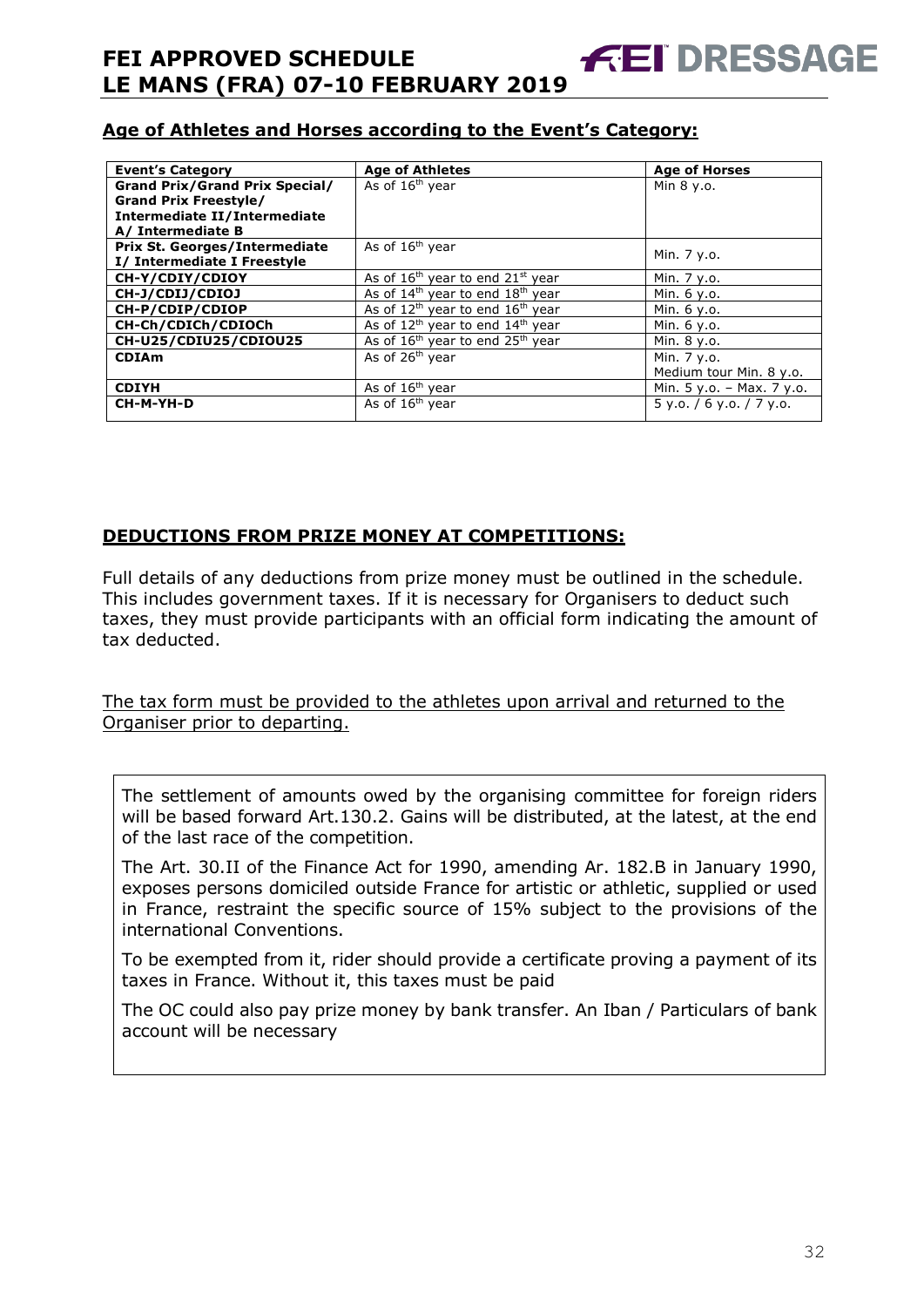## **IMPORTANT**

#### **The total amount of prize money shown for each Competition in the schedule must be distributed. (FEI General Regulations articles 127 and 128)**

The value of the 1st prize must not exceed 1/3 of the total prize money announced for the competition. Distribution of prize money : distributed to 25 % of participants. If there are between 5 and 19 athletes in the competition, min 5 prizes must be distributed.

If there are 4 or less athletes in the competition, the table below applies.

| Number of<br><b>Starters</b> |     | $\overline{2}$ | 3   |     | From 5 and<br>above                                        |
|------------------------------|-----|----------------|-----|-----|------------------------------------------------------------|
| 1 <sup>st</sup>              | 33% | 33%            | 33% | 33% | All the                                                    |
| 2 <sub>nd</sub>              |     | 25%            | 25% | 25% | prize                                                      |
| 3 <sup>rd</sup>              |     |                | 20% | 20% | money                                                      |
| 4 <sup>th</sup>              |     |                |     | 15% | scheduled                                                  |
| Total<br>distributed         | 33% | 58%            | 78% | 93% | must be<br>distributed<br>among all<br>placed<br>athletes. |

The amount to be given to each athletes must be stated in the schedule.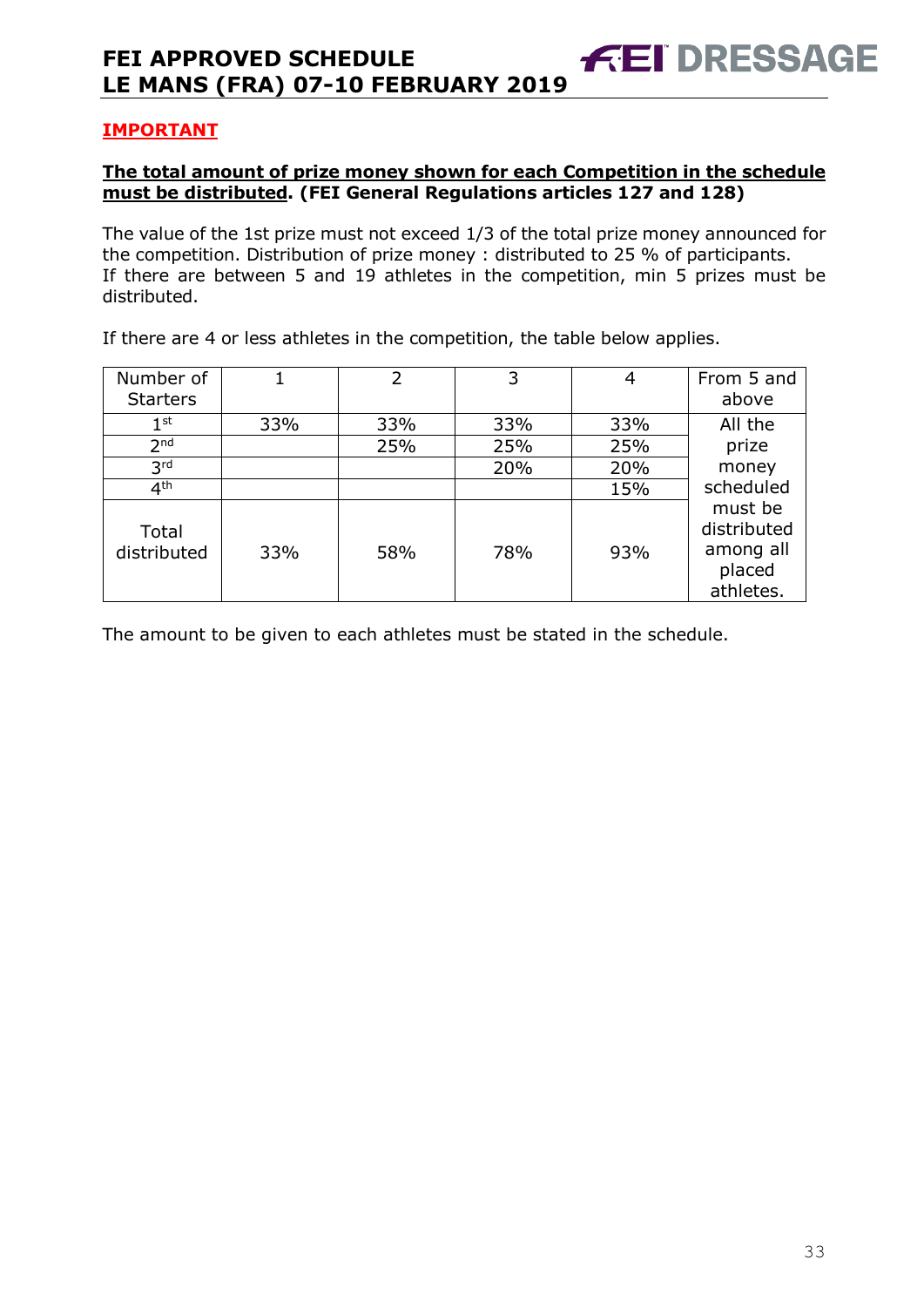# **XV. ANNEXES**

#### **1.FEI Entry System**

Please fill the form below in order to provide you and the other members of your committee or your IT Providers access to the FEI Entry System.

**FEI DRESSAGE** 

| FEI $ID(1)$ :   | 10093527            |                              |
|-----------------|---------------------|------------------------------|
| Name $*$ :      | <b>ROBIN</b>        |                              |
| First Name*:    | Marie-Helene        |                              |
| $E-Mail^*$ :    | csimarieh@gmail.com |                              |
| Access Rights*: | $[X]$ Admin $(2)$   | $\lceil$ $\lceil$ Consult(3) |

| FEI $ID(1)$ :   | 10093529                           |                     |
|-----------------|------------------------------------|---------------------|
| Name $*$ :      | <b>EURIAT</b>                      |                     |
| First Name*:    | Catherine                          |                     |
| $E-Mail^*$ :    | catherine.euriat@boulerie-jump.com |                     |
| Access Rights*: | $\lceil$ ] Admin(2)                | $[X]$ Consult $(3)$ |

| FEI $ID(1)$ :   | 10002548            |                     |
|-----------------|---------------------|---------------------|
| Name $*$ :      | <b>ROSSI</b>        |                     |
| First Name*:    | Philippe            |                     |
| $E-Mail^*$ :    | philrossi@orange.fr |                     |
| Access Rights*: | $[ ]$ Admin(2)      | $[X]$ Consult $(3)$ |

<sup>1)</sup> If already have an FEI user account.

<sup>2)</sup> Provide you the required access to manage entries and substitutions and download entries/lists.

3) You are just able to consult and download the entries/lists.

\*) Mandatory Fields